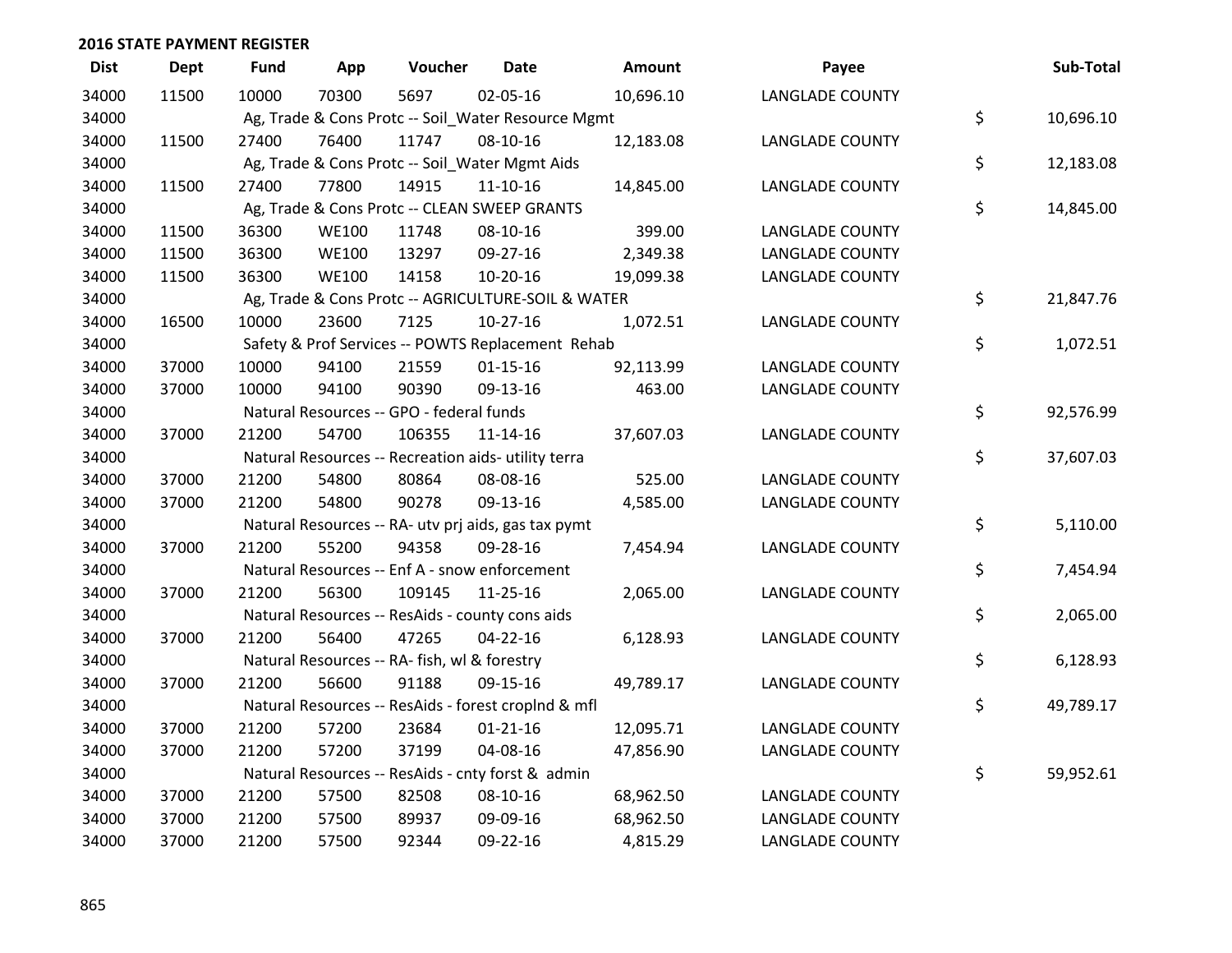| <b>Dist</b> | <b>Dept</b> | Fund  | App   | Voucher                                     | <b>Date</b>                                         | <b>Amount</b> | Payee                     | Sub-Total        |
|-------------|-------------|-------|-------|---------------------------------------------|-----------------------------------------------------|---------------|---------------------------|------------------|
| 34000       |             |       |       |                                             | Natural Resources -- RA- snowmobile trail areas     |               |                           | \$<br>142,740.29 |
| 34000       | 37000       | 21200 | 57600 | 80868                                       | 08-08-16                                            | 26,465.00     | <b>LANGLADE COUNTY</b>    |                  |
| 34000       | 37000       | 21200 | 57600 | 80871                                       | 08-08-16                                            | 32,707.50     | <b>LANGLADE COUNTY</b>    |                  |
| 34000       | 37000       | 21200 | 57600 | 90266                                       | 09-13-16                                            | 26,465.00     | <b>LANGLADE COUNTY</b>    |                  |
| 34000       | 37000       | 21200 | 57600 | 90270                                       | 09-13-16                                            | 27,510.00     | <b>LANGLADE COUNTY</b>    |                  |
| 34000       | 37000       | 21200 | 57600 | 90273                                       | 09-13-16                                            | 225.00        | <b>LANGLADE COUNTY</b>    |                  |
| 34000       |             |       |       |                                             | Natural Resources -- RA- atv prj aids, gas tax pymt |               |                           | \$<br>113,372.50 |
| 34000       | 37000       | 21200 | 58400 | 90499                                       | 09-14-16                                            | 18.16         | <b>LANGLADE COUNTY</b>    |                  |
| 34000       |             |       |       |                                             | Natural Resources -- ResAids - pymt in lieu tax fed |               |                           | \$<br>18.16      |
| 34000       | 37000       | 21200 | 58900 | 102357                                      | 11-18-16                                            | 10,428.11     | <b>LANGLADE COUNTY</b>    |                  |
| 34000       |             |       |       |                                             | Natural Resources -- Resource aids - distribution o |               |                           | \$<br>10,428.11  |
| 34000       | 37000       | 21200 | 66300 | 25432                                       | $02 - 01 - 16$                                      | 11,417.00     | <b>LANGLADE COUNTY</b>    |                  |
| 34000       | 37000       | 21200 | 66300 | 27988                                       | 02-09-16                                            | 16,145.76     | <b>LANGLADE COUNTY</b>    |                  |
| 34000       |             |       |       | Natural Resources -- EA - lake protection   |                                                     |               |                           | \$<br>27,562.76  |
| 34000       | 39500       | 21100 | 19000 | 143                                         | 07-05-16                                            | 292,163.14    | <b>LANGLADE COUNTY</b>    |                  |
| 34000       | 39500       | 21100 | 19000 | 29097                                       | 10-03-16                                            | 146,081.60    | <b>LANGLADE COUNTY</b>    |                  |
| 34000       |             |       |       | Transportation -- Trans Aids To Co.-Sf      |                                                     |               |                           | \$<br>438,244.74 |
| 34000       | 39500       | 21100 | 16800 | 88034                                       | 05-06-16                                            | 68,844.00     | <b>COUNTY OF LANGLADE</b> |                  |
| 34000       |             |       |       | Transportation -- Eldly&Disa Co/Aid Sf      |                                                     |               |                           | \$<br>68,844.00  |
| 34000       | 39500       | 21100 | 17000 | 75887                                       | 03-09-16                                            | 2,412.23      | TREAS LANGLADE CO         |                  |
| 34000       |             |       |       | <b>Transportation -- County Forest Aids</b> |                                                     |               |                           | \$<br>2,412.23   |
| 34000       | 39500       | 21100 | 19000 | 74034                                       | $01 - 04 - 16$                                      | 146,081.57    | <b>COUNTY OF LANGLADE</b> |                  |
| 34000       |             |       |       | Transportation -- Trans Aids To Co.-Sf      |                                                     |               |                           | \$<br>146,081.57 |
| 34000       | 41000       | 10000 | 11600 | 92300                                       | 11-29-16                                            | 10,640.00     | <b>LANGLADE COUNTY</b>    |                  |
| 34000       |             |       |       |                                             | Corrections -- Reimbursing counties for proba       |               |                           | \$<br>10,640.00  |
| 34000       | 41000       | 10000 | 30200 | 17889                                       | $01 - 04 - 16$                                      | 769.25        | <b>LANGLADE COUNTY</b>    |                  |
| 34000       | 41000       | 10000 | 30200 | 20417                                       | $01 - 15 - 16$                                      | 1,612.15      | <b>LANGLADE COUNTY</b>    |                  |
| 34000       |             |       |       |                                             | Corrections -- Community intervention program       |               |                           | \$<br>2,381.40   |
| 34000       | 41000       | 10000 | 31300 | 21610                                       | $01-20-16$                                          | 40,209.32     | <b>LANGLADE COUNTY</b>    |                  |
| 34000       | 41000       | 10000 | 31300 | 21611                                       | $01 - 20 - 16$                                      | 48,321.93     | <b>LANGLADE COUNTY</b>    |                  |
| 34000       | 41000       | 10000 | 31300 | 30367                                       | $02 - 22 - 16$                                      | 60,476.51     | <b>LANGLADE COUNTY</b>    |                  |
| 34000       | 41000       | 10000 | 31300 | 30369                                       | $02 - 22 - 16$                                      | 5,120.00      | <b>LANGLADE COUNTY</b>    |                  |
| 34000       |             |       |       |                                             | Corrections -- Community youth and family aid       |               |                           | \$<br>154,127.76 |
| 34000       | 43500       | 10000 | 15000 | 36019                                       | 05-26-16                                            | 145.99        | <b>LANGLADE COUNTY</b>    |                  |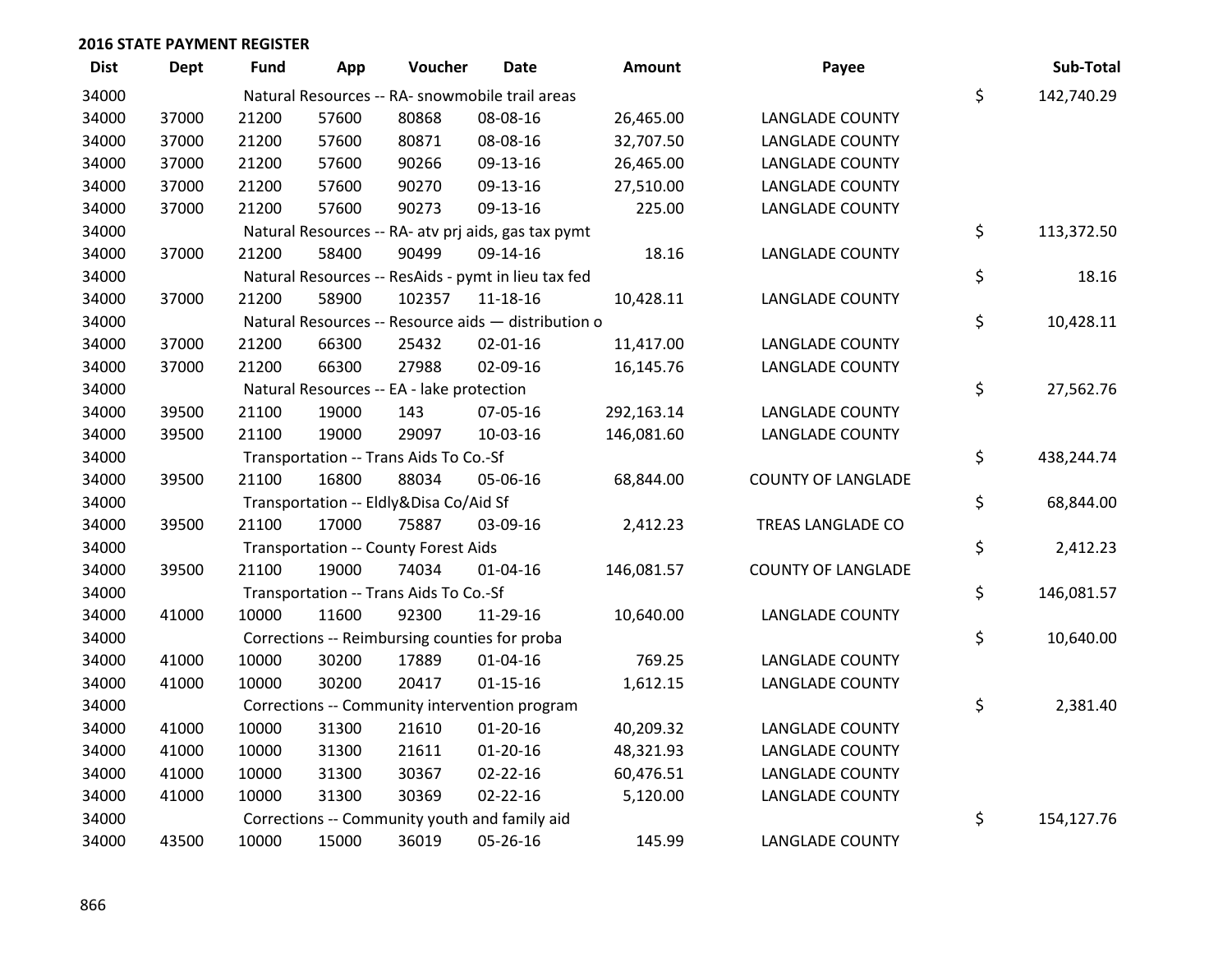| <b>Dist</b> | <b>Dept</b> | <b>Fund</b> | App   | Voucher                                     | <b>Date</b>    | Amount    | Payee                  | Sub-Total       |
|-------------|-------------|-------------|-------|---------------------------------------------|----------------|-----------|------------------------|-----------------|
| 34000       | 43500       | 10000       | 15000 | 38507                                       | $04 - 14 - 16$ | 3,146.75  | <b>LANGLADE COUNTY</b> |                 |
| 34000       | 43500       | 10000       | 15000 | 50080                                       | 06-03-16       | 200.87    | <b>LANGLADE COUNTY</b> |                 |
| 34000       | 43500       | 10000       | 15000 | 50169                                       | 06-02-16       | 334.60    | <b>LANGLADE COUNTY</b> |                 |
| 34000       | 43500       | 10000       | 15000 | 52518                                       | 06-17-16       | 367.57    | <b>LANGLADE COUNTY</b> |                 |
| 34000       | 43500       | 10000       | 15000 | 57447                                       | $07-15-16$     | 70.98     | <b>LANGLADE COUNTY</b> |                 |
| 34000       | 43500       | 10000       | 15000 | 75991                                       | 09-19-16       | 539.42    | <b>LANGLADE COUNTY</b> |                 |
| 34000       | 43500       | 10000       | 15000 | 77819                                       | 09-29-16       | 319.40    | <b>LANGLADE COUNTY</b> |                 |
| 34000       | 43500       | 10000       | 15000 | 82835                                       | 10-24-16       | 238.57    | <b>LANGLADE COUNTY</b> |                 |
| 34000       | 43500       | 10000       | 15000 | 91846                                       | 11-29-16       | 288.27    | <b>LANGLADE COUNTY</b> |                 |
| 34000       | 43500       | 10000       | 15000 | 98036                                       | 12-28-16       | 101.85    | <b>LANGLADE COUNTY</b> |                 |
| 34000       |             |             |       | Health Services -- Federal project aids     |                |           |                        | \$<br>5,754.27  |
| 34000       | 43500       | 10000       | 97500 | 52243                                       | 06-13-16       | 453.24    | <b>LANGLADE COUNTY</b> |                 |
| 34000       |             |             |       | Health Services -- 975- GENERAL RCPT/CLRING |                |           |                        | \$<br>453.24    |
| 34000       | 43500       | 10000       | 00000 | 90613                                       | $01 - 02 - 16$ | 5,505.00  | LANGLADE CO            |                 |
| 34000       | 43500       | 10000       | 00000 | 90614                                       | $01 - 04 - 16$ | 1,446.00  | LANGLADE CO            |                 |
| 34000       | 43500       | 10000       | 00000 | 90616                                       | $02 - 01 - 16$ | 6,977.00  | LANGLADE CO            |                 |
| 34000       | 43500       | 10000       | 00000 | 90618                                       | 03-01-16       | 10,808.00 | LANGLADE CO            |                 |
| 34000       | 43500       | 10000       | 00000 | 90622                                       | 04-01-16       | 14,557.00 | LANGLADE CO            |                 |
| 34000       | 43500       | 10000       | 00000 | 90624                                       | 05-02-16       | 573.00    | LANGLADE CO            |                 |
| 34000       | 43500       | 10000       | 00000 | 90627                                       | 06-01-16       | 7,133.00  | LANGLADE CO            |                 |
| 34000       | 43500       | 10000       | 00000 | 90700                                       | $07 - 01 - 16$ | 1,760.00  | LANGLADE CO            |                 |
| 34000       | 43500       | 10000       | 00000 | 90701                                       | 08-01-16       | 3,323.00  | LANGLADE CO            |                 |
| 34000       | 43500       | 10000       | 00000 | 90702                                       | 09-01-16       | 2,271.00  | LANGLADE CO            |                 |
| 34000       | 43500       | 10000       | 00000 | 90704                                       | $10-01-16$     | 2,797.00  | LANGLADE CO            |                 |
| 34000       | 43500       | 10000       | 00000 | 90705                                       | $11 - 01 - 16$ | 9,513.00  | LANGLADE CO            |                 |
| 34000       | 43500       | 10000       | 00000 | 90706                                       | 12-01-16       | 5,233.00  | LANGLADE CO            |                 |
| 34000       |             |             |       | Health Services -- State/Fed Aids           |                |           |                        | \$<br>71,896.00 |
| 34000       | 45500       | 10000       | 20200 | 8677                                        | 04-07-16       | 695.56    | <b>LANGLADE COUNTY</b> |                 |
| 34000       |             |             |       | Justice -- Officer training reimbursement   |                |           |                        | \$<br>695.56    |
| 34000       | 45500       | 10000       | 22100 | 14325                                       | $07 - 22 - 16$ | 1,710.00  | <b>LANGLADE COUNTY</b> |                 |
| 34000       |             |             |       | Justice -- Crime laboratories, DNA          |                |           |                        | \$<br>1,710.00  |
| 34000       | 45500       | 10000       | 22600 | 5036                                        | $01 - 15 - 16$ | 20,698.00 | <b>LANGLADE COUNTY</b> |                 |
| 34000       |             |             |       | Justice -- County law enforcement service   |                |           |                        | \$<br>20,698.00 |
| 34000       | 45500       | 10000       | 23100 | 8677                                        | 04-07-16       | 111.60    | <b>LANGLADE COUNTY</b> |                 |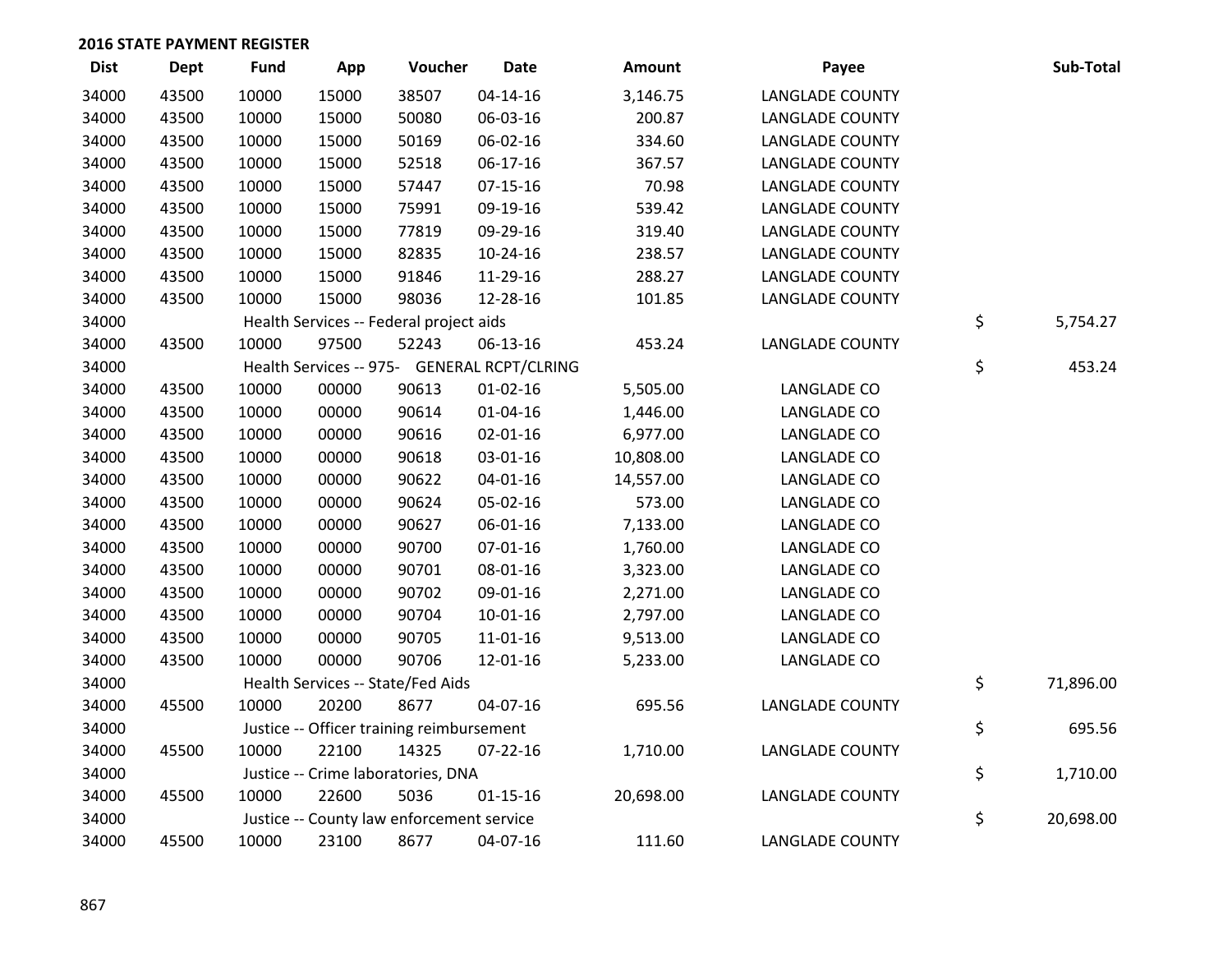| <b>Dist</b> | <b>Dept</b> | <b>Fund</b> | App   | Voucher                                            | <b>Date</b>    | <b>Amount</b> | Payee                  | Sub-Total       |
|-------------|-------------|-------------|-------|----------------------------------------------------|----------------|---------------|------------------------|-----------------|
| 34000       | 45500       | 10000       | 23100 | 21119                                              | 12-21-16       | 3,680.00      | <b>LANGLADE COUNTY</b> |                 |
| 34000       |             |             |       | Justice -- Law enforcement train, local            |                |               |                        | \$<br>3,791.60  |
| 34000       | 45500       | 10000       | 53200 | 7609                                               | 03-14-16       | 8,738.54      | <b>LANGLADE COUNTY</b> |                 |
| 34000       | 45500       | 10000       | 53200 | 14439                                              | $07 - 22 - 16$ | 6,299.97      | <b>LANGLADE COUNTY</b> |                 |
| 34000       |             |             |       | Justice -- Crime victim witness assist             |                |               |                        | \$<br>15,038.51 |
| 34000       | 46500       | 10000       | 30800 | 6673                                               | 03-01-16       | 381.00        | <b>LANGLADE COUNTY</b> |                 |
| 34000       | 46500       | 10000       | 30800 | 17642                                              | 11-09-16       | 7,924.31      | <b>LANGLADE COUNTY</b> |                 |
| 34000       |             |             |       | Military Affairs -- Emergency response equipment   |                |               |                        | \$<br>8,305.31  |
| 34000       | 46500       | 10000       | 33700 | 12937                                              | 07-20-16       | 3,859.50      | <b>LANGLADE COUNTY</b> |                 |
| 34000       | 46500       | 10000       | 33700 | 18613                                              | 12-06-16       | 3,859.50      | <b>LANGLADE COUNTY</b> |                 |
| 34000       |             |             |       | Military Affairs -- Local emer planning grants     |                |               |                        | \$<br>7,719.00  |
| 34000       | 46500       | 10000       | 34200 | 5048                                               | $01-27-16$     | 16,797.56     | <b>LANGLADE COUNTY</b> |                 |
| 34000       | 46500       | 10000       | 34200 | 5598                                               | 02-04-16       | 3,943.00      | <b>LANGLADE COUNTY</b> |                 |
| 34000       | 46500       | 10000       | 34200 | 13876                                              | 08-16-16       | 16,748.75     | <b>LANGLADE COUNTY</b> |                 |
| 34000       | 46500       | 10000       | 34200 | 18683                                              | 12-06-16       | 16,748.74     | <b>LANGLADE COUNTY</b> |                 |
| 34000       |             |             |       | Military Affairs -- Federal aid, local assistance  |                |               |                        | \$<br>54,238.05 |
| 34000       | 46500       | 10000       | 35000 | 7418                                               | $04 - 01 - 16$ | 14,262.00     | <b>LANGLADE COUNTY</b> |                 |
| 34000       |             |             |       | Military Affairs -- Federal aid, homeland security |                |               |                        | \$<br>14,262.00 |
| 34000       | 48500       | 15200       | 12700 | 7794                                               | 03-07-16       | 439.00        | <b>LANGLADE COUNTY</b> |                 |
| 34000       | 48500       | 15200       | 12700 | 13978                                              | 06-30-16       | 411.00        | <b>LANGLADE COUNTY</b> |                 |
| 34000       |             |             |       | Veterans Affairs -- Grants to counties             |                |               |                        | \$<br>850.00    |
| 34000       | 48500       | 58200       | 26700 | 7794                                               | 03-07-16       | 1,975.50      | <b>LANGLADE COUNTY</b> |                 |
| 34000       | 48500       | 58200       | 26700 | 13978                                              | 06-30-16       | 1,849.50      | <b>LANGLADE COUNTY</b> |                 |
| 34000       |             |             |       | Veterans Affairs -- County grants                  |                |               |                        | \$<br>3,825.00  |
| 34000       | 48500       | 58200       | 28000 | 21157                                              | 11-23-16       | 4,118.79      | <b>LANGLADE COUNTY</b> |                 |
| 34000       |             |             |       | Veterans Affairs -- Veterans transportation grant  |                |               |                        | \$<br>4,118.79  |
| 34000       | 48500       | 58300       | 37000 | 7794                                               | 03-07-16       | 1,975.50      | <b>LANGLADE COUNTY</b> |                 |
| 34000       | 48500       | 58300       | 37000 | 13978                                              | 06-30-16       | 1,849.50      | <b>LANGLADE COUNTY</b> |                 |
| 34000       |             |             |       | Veterans Affairs -- County grants                  |                |               |                        | \$<br>3,825.00  |
| 34000       | 50500       | 10000       | 15500 | 8187                                               | $01 - 15 - 16$ | 3,655.26      | <b>LANGLADE COUNTY</b> |                 |
| 34000       | 50500       | 10000       | 15500 | 11505                                              | $02 - 17 - 16$ | 6,167.75      | <b>LANGLADE COUNTY</b> |                 |
| 34000       | 50500       | 10000       | 15500 | 15459                                              | 04-04-16       | 2,062.86      | <b>LANGLADE COUNTY</b> |                 |
| 34000       | 50500       | 10000       | 15500 | 16307                                              | $04 - 15 - 16$ | 4,846.04      | <b>LANGLADE COUNTY</b> |                 |
| 34000       | 50500       | 10000       | 15500 | 19154                                              | 05-17-16       | 3,221.37      | <b>LANGLADE COUNTY</b> |                 |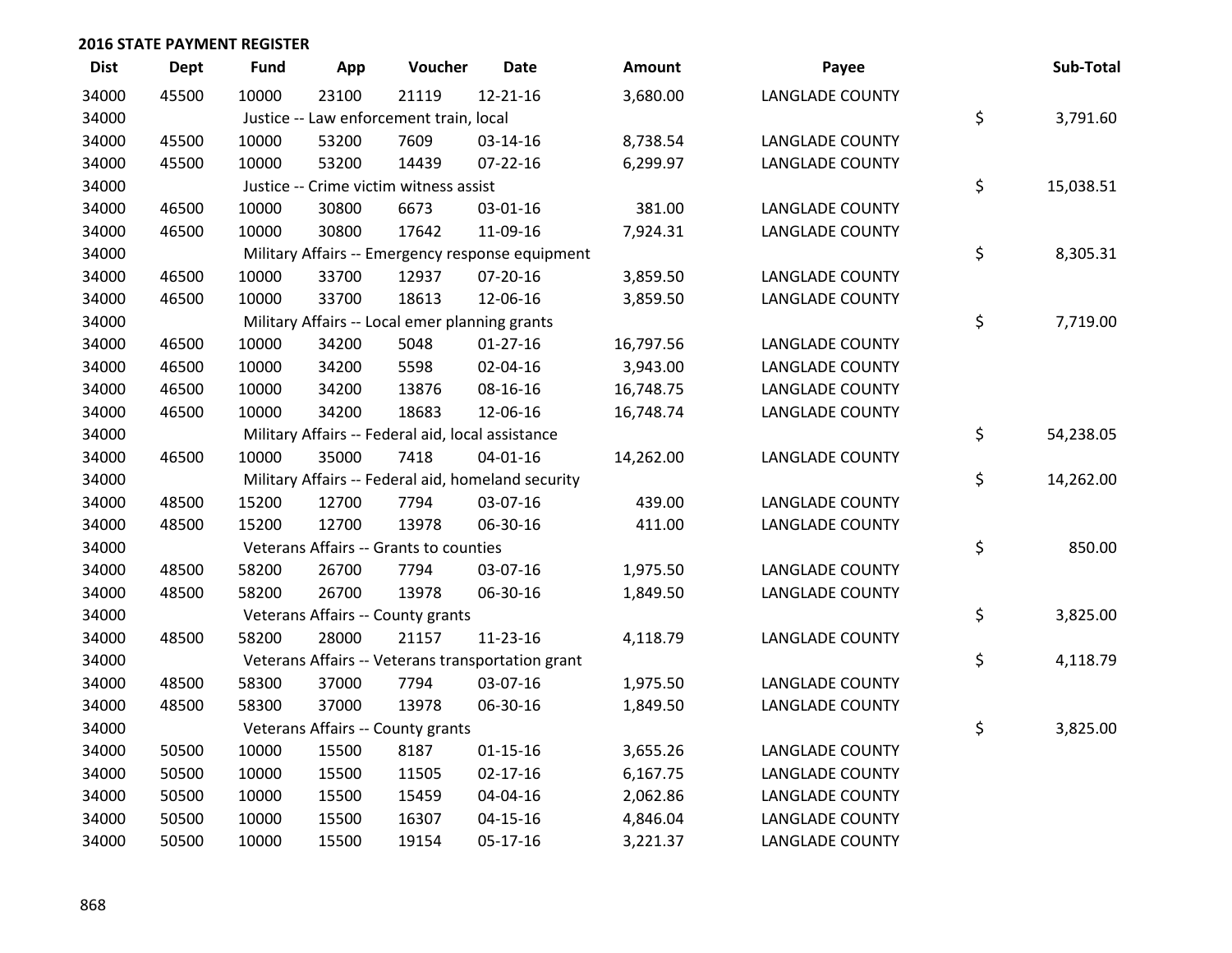| <b>Dist</b> | <b>Dept</b> | Fund  | App   | Voucher | <b>Date</b>                                     | <b>Amount</b> | Payee                  | Sub-Total          |
|-------------|-------------|-------|-------|---------|-------------------------------------------------|---------------|------------------------|--------------------|
| 34000       | 50500       | 10000 | 15500 | 22060   | 06-15-16                                        | 381.17        | <b>LANGLADE COUNTY</b> |                    |
| 34000       | 50500       | 10000 | 15500 | 24406   | $07-18-16$                                      | 1,607.97      | <b>LANGLADE COUNTY</b> |                    |
| 34000       | 50500       | 10000 | 15500 | 27523   | 08-17-16                                        | 1,525.05      | <b>LANGLADE COUNTY</b> |                    |
| 34000       | 50500       | 10000 | 15500 | 29948   | 09-15-16                                        | 1,634.09      | <b>LANGLADE COUNTY</b> |                    |
| 34000       | 50500       | 10000 | 15500 | 32640   | $10-17-16$                                      | 2,433.03      | <b>LANGLADE COUNTY</b> |                    |
| 34000       | 50500       | 10000 | 15500 | 35189   | 11-16-16                                        | 5,589.20      | <b>LANGLADE COUNTY</b> |                    |
| 34000       | 50500       | 10000 | 15500 | 37666   | 12-15-16                                        | 4,096.63      | <b>LANGLADE COUNTY</b> |                    |
| 34000       | 50500       | 10000 | 74300 | 6815    | $01 - 04 - 16$                                  | 37,673.00     | <b>LANGLADE COUNTY</b> |                    |
| 34000       | 50500       | 10000 | 74300 | 8482    | $01 - 25 - 16$                                  | 48,059.00     | <b>LANGLADE COUNTY</b> |                    |
| 34000       | 50500       | 10000 | 74300 | 8869    | $01 - 25 - 16$                                  | 36,367.00     | <b>LANGLADE COUNTY</b> |                    |
| 34000       | 50500       | 10000 | 74300 | 12701   | $03-11-16$                                      | 28,518.00     | <b>LANGLADE COUNTY</b> |                    |
| 34000       | 50500       | 10000 | 74300 | 13636   | 03-17-16                                        | 27,176.00     | <b>LANGLADE COUNTY</b> |                    |
| 34000       | 50500       | 10000 | 74300 | 16010   | 04-19-16                                        | 46,726.00     | <b>LANGLADE COUNTY</b> |                    |
| 34000       | 50500       | 10000 | 74300 | 19868   | 05-26-16                                        | 48,625.00     | <b>LANGLADE COUNTY</b> |                    |
| 34000       | 50500       | 10000 | 74300 | 21147   | 06-14-16                                        | 65,306.00     | <b>LANGLADE COUNTY</b> |                    |
| 34000       | 50500       | 10000 | 74300 | 22672   | 06-28-16                                        | 92,695.00     | <b>LANGLADE COUNTY</b> |                    |
| 34000       | 50500       | 10000 | 74300 | 23091   | 06-28-16                                        | 18,384.00     | <b>LANGLADE COUNTY</b> |                    |
| 34000       | 50500       | 10000 | 74300 | 24043   | $07-12-16$                                      | 27,498.00     | <b>LANGLADE COUNTY</b> |                    |
| 34000       | 50500       | 10000 | 74300 | 27080   | 08-22-16                                        | 15,075.00     | <b>LANGLADE COUNTY</b> |                    |
| 34000       | 50500       | 10000 | 74300 | 29078   | 09-09-16                                        | 59,185.00     | <b>LANGLADE COUNTY</b> |                    |
| 34000       | 50500       | 10000 | 74300 | 30003   | 10-06-16                                        | 5,922.00      | <b>LANGLADE COUNTY</b> |                    |
| 34000       | 50500       | 10000 | 74300 | 30845   | 10-07-16                                        | 61,534.00     | <b>LANGLADE COUNTY</b> |                    |
| 34000       | 50500       | 10000 | 74300 | 31218   | $10-11-16$                                      | 46,349.00     | <b>LANGLADE COUNTY</b> |                    |
| 34000       | 50500       | 10000 | 74300 | 32676   | $10-27-16$                                      | 53,986.00     | <b>LANGLADE COUNTY</b> |                    |
| 34000       | 50500       | 10000 | 74300 | 33893   | 11-09-16                                        | 59,724.00     | <b>LANGLADE COUNTY</b> |                    |
| 34000       | 50500       | 10000 | 74300 | 34180   | 11-09-16                                        | 24,992.00     | <b>LANGLADE COUNTY</b> |                    |
| 34000       | 50500       | 10000 | 74300 | 35639   | 12-07-16                                        | 116,188.00    | <b>LANGLADE COUNTY</b> |                    |
| 34000       | 50500       | 10000 | 74300 | 37746   | 12-27-16                                        | 35,707.00     | <b>LANGLADE COUNTY</b> |                    |
| 34000       | 50500       | 10000 | 74300 | 38271   | 12-27-16                                        | 33,956.00     | <b>LANGLADE COUNTY</b> |                    |
| 34000       |             |       |       |         | Administration -- Federal aid, local assistance |               |                        | \$<br>1,026,865.42 |
| 34000       | 50500       | 23500 | 37100 | 8187    | $01 - 15 - 16$                                  | 3,271.47      | <b>LANGLADE COUNTY</b> |                    |
| 34000       | 50500       | 23500 | 37100 | 11505   | $02 - 17 - 16$                                  | 5,591.17      | <b>LANGLADE COUNTY</b> |                    |
| 34000       | 50500       | 23500 | 37100 | 15459   | 04-04-16                                        | 2,274.73      | <b>LANGLADE COUNTY</b> |                    |
| 34000       | 50500       | 23500 | 37100 | 16307   | $04 - 15 - 16$                                  | 2,463.25      | <b>LANGLADE COUNTY</b> |                    |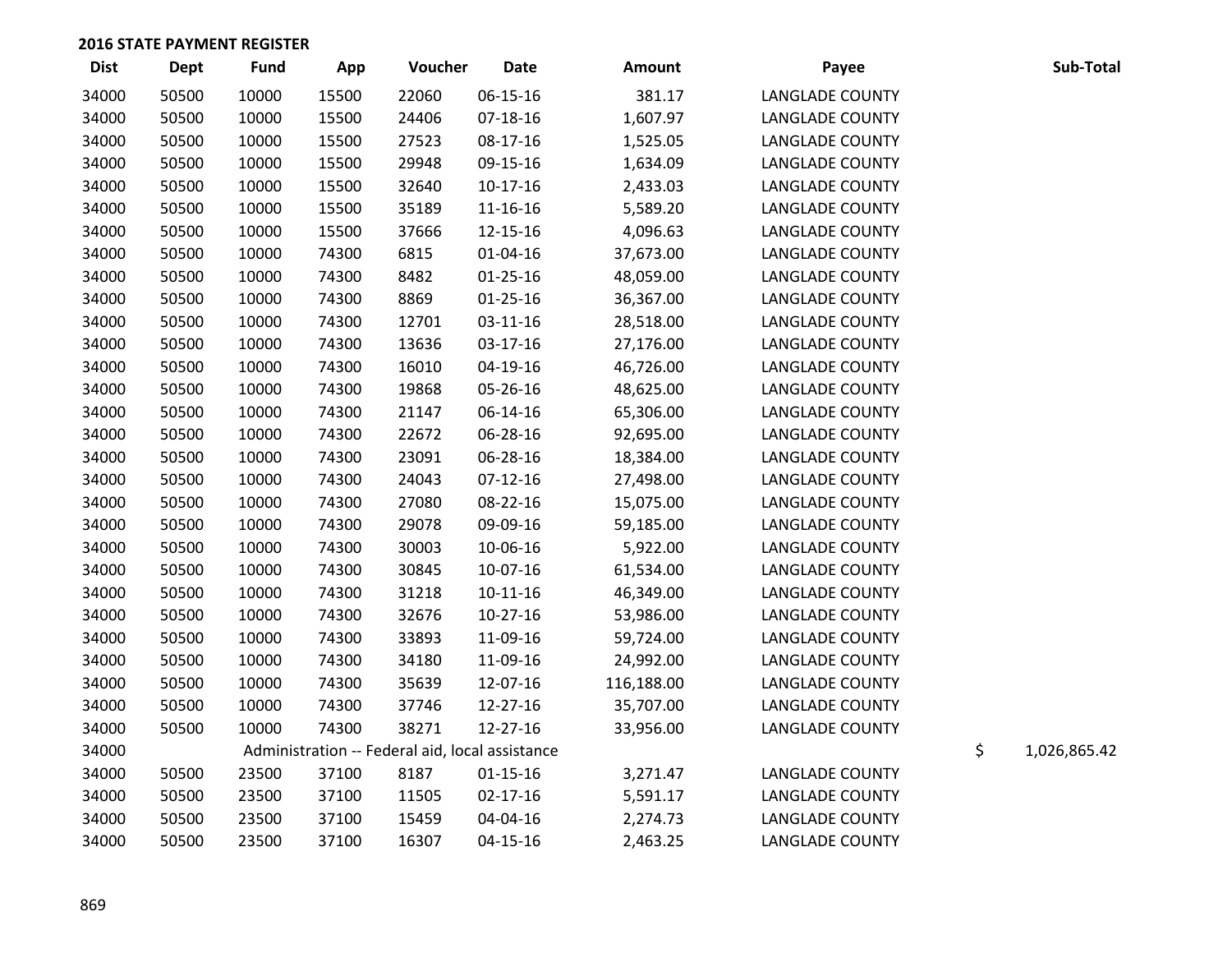| <b>Dist</b> | <b>Dept</b> | <b>Fund</b> | App                                  | Voucher                                  | <b>Date</b>                                         | Amount       | Payee                  | Sub-Total          |
|-------------|-------------|-------------|--------------------------------------|------------------------------------------|-----------------------------------------------------|--------------|------------------------|--------------------|
| 34000       | 50500       | 23500       | 37100                                | 19154                                    | $05-17-16$                                          | 4,073.87     | <b>LANGLADE COUNTY</b> |                    |
| 34000       | 50500       | 23500       | 37100                                | 22060                                    | 06-15-16                                            | 1,625.40     | <b>LANGLADE COUNTY</b> |                    |
| 34000       | 50500       | 23500       | 37100                                | 24406                                    | $07-18-16$                                          | 1,742.65     | <b>LANGLADE COUNTY</b> |                    |
| 34000       | 50500       | 23500       | 37100                                | 27523                                    | $08-17-16$                                          | 363.14       | <b>LANGLADE COUNTY</b> |                    |
| 34000       | 50500       | 23500       | 37100                                | 28803                                    | 09-01-16                                            | 690.80       | <b>LANGLADE COUNTY</b> |                    |
| 34000       | 50500       | 23500       | 37100                                | 29948                                    | 09-15-16                                            | 539.93       | <b>LANGLADE COUNTY</b> |                    |
| 34000       | 50500       | 23500       | 37100                                | 32640                                    | $10-17-16$                                          | 8,334.82     | <b>LANGLADE COUNTY</b> |                    |
| 34000       | 50500       | 23500       | 37100                                | 35189                                    | 11-16-16                                            | 732.02       | <b>LANGLADE COUNTY</b> |                    |
| 34000       | 50500       | 23500       | 37100                                | 37666                                    | 12-15-16                                            | 251.81       | <b>LANGLADE COUNTY</b> |                    |
| 34000       |             |             |                                      |                                          | Administration -- Low-income assistance grants      |              |                        | \$<br>31,955.06    |
| 34000       | 50500       | 26900       | 16600                                | 13226                                    | 03-23-16                                            | 1,000.00     | <b>LANGLADE COUNTY</b> |                    |
| 34000       | 50500       | 26900       | 16600                                | 13432                                    | 03-24-16                                            | 64,528.00    | <b>LANGLADE COUNTY</b> |                    |
| 34000       | 50500       | 26900       | 16600                                | 18323                                    | 05-10-16                                            | 25,000.00    | <b>LANGLADE COUNTY</b> |                    |
| 34000       |             |             | Administration -- Land               |                                          |                                                     |              |                        | \$<br>90,528.00    |
| 34000       | 83500       | 10000       | 10500                                | 6166                                     | $07 - 25 - 16$                                      | 108,329.45   | <b>LANGLADE COUNTY</b> |                    |
| 34000       | 83500       | 10000       | 10500                                | 13688                                    | $11 - 21 - 16$                                      | 590,289.05   | <b>LANGLADE COUNTY</b> |                    |
| 34000       |             |             |                                      | Revenue -- County and Municipal Aid      |                                                     |              |                        | \$<br>698,618.50   |
| 34000       | 83500       | 10000       | 10900                                | 7226                                     | $07 - 25 - 16$                                      | 10,318.00    | <b>LANGLADE COUNTY</b> |                    |
| 34000       |             |             |                                      | Revenue -- State Aid, Tax Exempt Proprty |                                                     |              |                        | \$<br>10,318.00    |
| 34000       | 83500       | 10000       | 11000                                | 13688                                    | $11 - 21 - 16$                                      | 26,338.48    | <b>LANGLADE COUNTY</b> |                    |
| 34000       |             |             |                                      | Revenue -- Public Utility Distribution   |                                                     |              |                        | \$<br>26,338.48    |
| 34000       | 83500       | 10000       | 30200                                | 5040                                     | 07-25-16                                            | 690,939.60   | <b>LANGLADE COUNTY</b> |                    |
| 34000       | 83500       | 10000       | 30200                                | 5184                                     | $07 - 25 - 16$                                      | 2,381,030.65 | <b>LANGLADE COUNTY</b> |                    |
| 34000       |             |             |                                      | Revenue -- School Lvy Tx/First Dollar Cr |                                                     |              |                        | \$<br>3,071,970.25 |
| 34000       | 83500       | 52100       | 36300                                | 3443                                     | 03-29-16                                            | 544,530.40   | <b>LANGLADE COUNTY</b> |                    |
| 34000       |             |             |                                      | Revenue -- Lottery & Gaming Credit       |                                                     |              |                        | \$<br>544,530.40   |
| 34000       |             |             | <b>District Total Appropriations</b> |                                          |                                                     |              |                        | \$<br>7,156,487.08 |
| 34002       | 16500       | 10000       | 22500                                | 4146                                     | 06-27-16                                            | 1,246.52     | TOWN OF ACKLEY         |                    |
| 34002       |             |             |                                      |                                          | Safety & Prof Services -- Fire dues distribution    |              |                        | \$<br>1,246.52     |
| 34002       | 37000       | 10000       | 50300                                | 30570                                    | $02 - 17 - 16$                                      | 1,958.01     | <b>TOWN OF ACKLEY</b>  |                    |
| 34002       | 37000       | 10000       | 50300                                | 45664                                    | $04 - 21 - 16$                                      | 56.28        | <b>TOWN OF ACKLEY</b>  |                    |
| 34002       |             |             |                                      |                                          | Natural Resources -- Aids in lieu of taxes - gener  |              |                        | \$<br>2,014.29     |
| 34002       | 37000       | 21200       | 16600                                | 63511                                    | 06-20-16                                            | 1,416.70     | <b>TOWN OF ACKLEY</b>  |                    |
| 34002       |             |             |                                      |                                          | Natural Resources -- Gen program ops-state funds-FR |              |                        | \$<br>1,416.70     |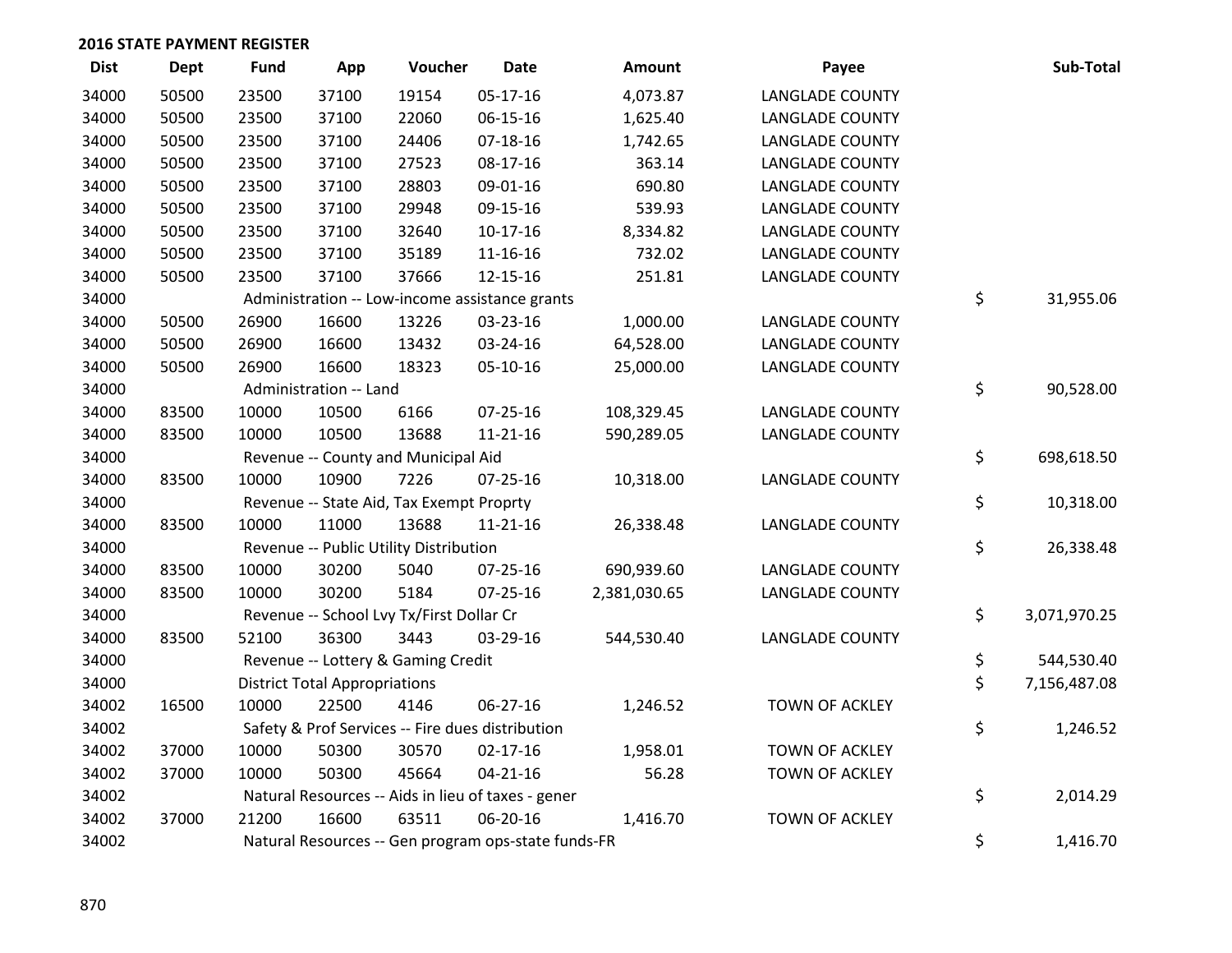| <b>Dist</b> | <b>Dept</b> | <b>Fund</b> | App                                  | Voucher                                  | <b>Date</b>                                         | Amount    | Payee                    | Sub-Total        |
|-------------|-------------|-------------|--------------------------------------|------------------------------------------|-----------------------------------------------------|-----------|--------------------------|------------------|
| 34002       | 37000       | 21200       | 57100                                | 63511                                    | 06-20-16                                            | 7,566.43  | <b>TOWN OF ACKLEY</b>    |                  |
| 34002       |             |             |                                      |                                          | Natural Resources -- ResAids - cnty forst, cl & mfl |           |                          | \$<br>7,566.43   |
| 34002       | 37000       | 21200       | 57900                                | 45665                                    | $04 - 21 - 16$                                      | 729.78    | <b>TOWN OF ACKLEY</b>    |                  |
| 34002       |             |             |                                      |                                          | Natural Resources -- Aids in lieu of taxes - sum s  |           |                          | \$<br>729.78     |
| 34002       | 37000       | 27400       | 67000                                | 55961                                    | $05 - 27 - 16$                                      | 840.00    | TOWN OF ACKLEY           |                  |
| 34002       |             |             |                                      |                                          | Natural Resources -- Fin asst for responsible units |           |                          | \$<br>840.00     |
| 34002       | 39500       | 21100       | 19100                                | 1019                                     | 07-05-16                                            | 18,518.82 | TOWN OF ACKLEY           |                  |
| 34002       | 39500       | 21100       | 19100                                | 30091                                    | 10-03-16                                            | 18,518.82 | TOWN OF ACKLEY           |                  |
| 34002       | 39500       | 21100       | 19100                                | 76838                                    | $01 - 04 - 16$                                      | 18,518.82 | TOWN OF ACKLEY           |                  |
| 34002       | 39500       | 21100       | 19100                                | 84838                                    | 04-04-16                                            | 18,518.82 | TOWN OF ACKLEY           |                  |
| 34002       |             |             |                                      | Transportation -- Trns Aids To Mnc.-Sf   |                                                     |           |                          | \$<br>74,075.28  |
| 34002       | 83500       | 10000       | 10500                                | 6147                                     | $07 - 25 - 16$                                      | 3,790.19  | <b>TOWN OF ACKLEY</b>    |                  |
| 34002       | 83500       | 10000       | 10500                                | 13669                                    | $11 - 21 - 16$                                      | 20,412.83 | <b>TOWN OF ACKLEY</b>    |                  |
| 34002       |             |             |                                      | Revenue -- County and Municipal Aid      |                                                     |           |                          | \$<br>24,203.02  |
| 34002       | 83500       | 10000       | 10900                                | 8050                                     | $07 - 25 - 16$                                      | 5.00      | TOWN OF ACKLEY           |                  |
| 34002       |             |             |                                      | Revenue -- State Aid, Tax Exempt Proprty |                                                     |           |                          | \$<br>5.00       |
| 34002       | 83500       | 10000       | 11000                                | 13669                                    | $11 - 21 - 16$                                      | 1,075.37  | <b>TOWN OF ACKLEY</b>    |                  |
| 34002       |             |             |                                      | Revenue -- Public Utility Distribution   |                                                     |           |                          | \$<br>1,075.37   |
| 34002       |             |             | <b>District Total Appropriations</b> |                                          |                                                     |           |                          | \$<br>113,172.39 |
| 34004       | 16500       | 10000       | 22500                                | 5269                                     | 07-07-16                                            | 2,135.17  | <b>TOWN OF AINSWORTH</b> |                  |
| 34004       |             |             |                                      |                                          | Safety & Prof Services -- Fire dues distribution    |           |                          | \$<br>2,135.17   |
| 34004       | 37000       | 10000       | 50300                                | 30927                                    | $02 - 17 - 16$                                      | 11,002.19 | <b>TOWN OF AINSWORTH</b> |                  |
| 34004       | 37000       | 10000       | 50300                                | 30928                                    | $02 - 17 - 16$                                      | 1,023.56  | <b>TOWN OF AINSWORTH</b> |                  |
| 34004       | 37000       | 10000       | 50300                                | 47028                                    | $04 - 21 - 16$                                      | 1,154.88  | <b>TOWN OF AINSWORTH</b> |                  |
| 34004       | 37000       | 10000       | 50300                                | 47030                                    | $04 - 21 - 16$                                      | 365.70    | <b>TOWN OF AINSWORTH</b> |                  |
| 34004       |             |             |                                      |                                          | Natural Resources -- Aids in lieu of taxes - gener  |           |                          | \$<br>13,546.33  |
| 34004       | 37000       | 21200       | 16600                                | 63512                                    | 06-20-16                                            | 2,029.41  | <b>TOWN OF AINSWORTH</b> |                  |
| 34004       |             |             |                                      |                                          | Natural Resources -- Gen program ops-state funds-FR |           |                          | \$<br>2,029.41   |
| 34004       | 37000       | 21200       | 57100                                | 63512                                    | 06-20-16                                            | 7,890.73  | <b>TOWN OF AINSWORTH</b> |                  |
| 34004       |             |             |                                      |                                          | Natural Resources -- ResAids - cnty forst, cl & mfl |           |                          | \$<br>7,890.73   |
| 34004       | 37000       | 21200       | 57900                                | 47027                                    | $04 - 21 - 16$                                      | 1.50      | <b>TOWN OF AINSWORTH</b> |                  |
| 34004       | 37000       | 21200       | 57900                                | 47029                                    | $04 - 21 - 16$                                      | 26.16     | <b>TOWN OF AINSWORTH</b> |                  |
| 34004       | 37000       | 21200       | 57900                                | 47031                                    | $04 - 21 - 16$                                      | 515.94    | <b>TOWN OF AINSWORTH</b> |                  |
| 34004       |             |             |                                      |                                          | Natural Resources -- Aids in lieu of taxes - sum s  |           |                          | \$<br>543.60     |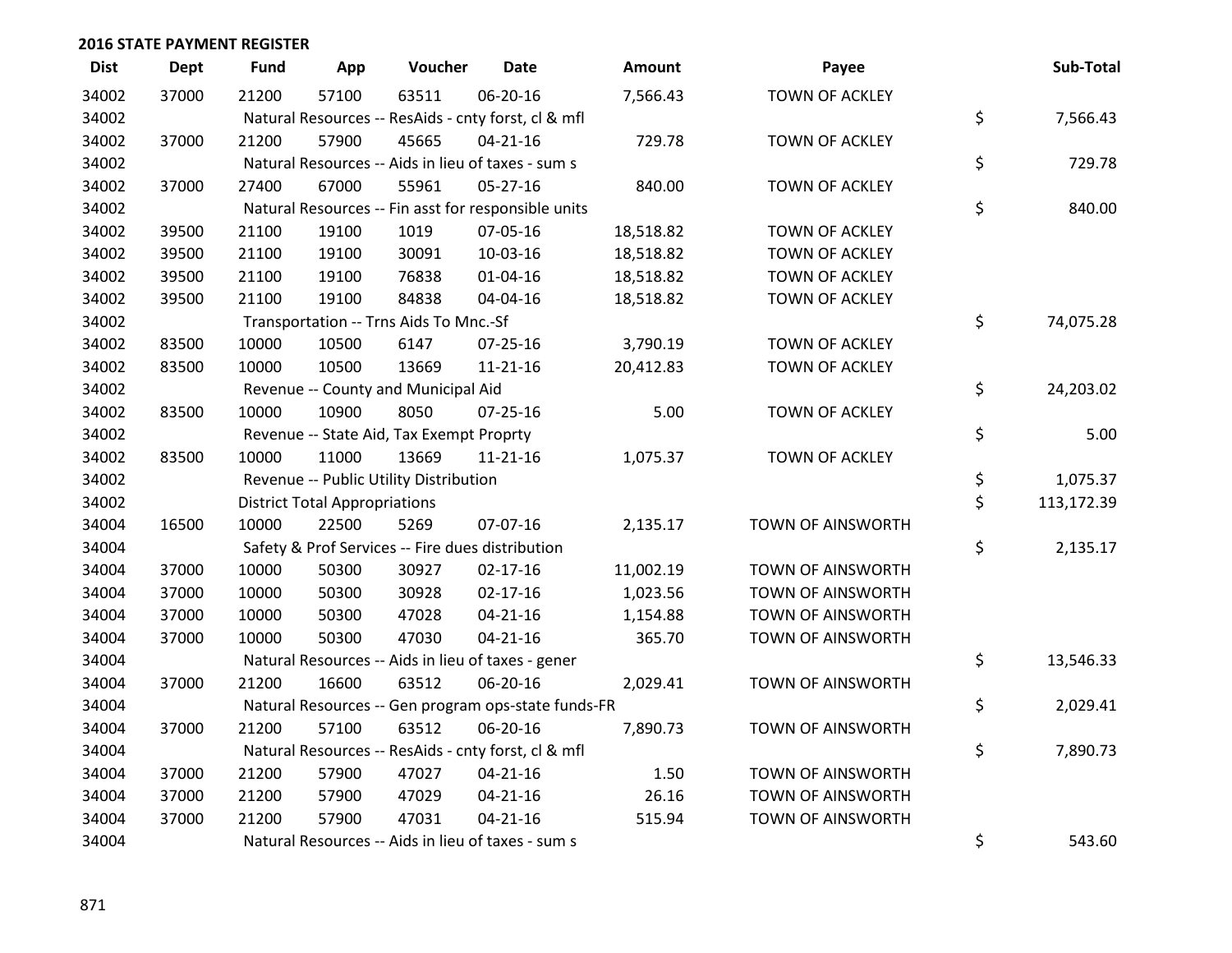| <b>Dist</b> | <b>Dept</b> | <b>Fund</b> | App                                  | Voucher                                             | <b>Date</b>    | <b>Amount</b> | Payee                    | Sub-Total        |
|-------------|-------------|-------------|--------------------------------------|-----------------------------------------------------|----------------|---------------|--------------------------|------------------|
| 34004       | 37000       | 21200       | 58900                                | 102358                                              | 11-18-16       | 2,659.96      | <b>TOWN OF AINSWORTH</b> |                  |
| 34004       |             |             |                                      | Natural Resources -- Resource aids - distribution o |                |               |                          | \$<br>2,659.96   |
| 34004       | 37000       | 27400       | 67000                                | 56313                                               | $05 - 27 - 16$ | 1,467.22      | <b>TOWN OF AINSWORTH</b> |                  |
| 34004       |             |             |                                      | Natural Resources -- Fin asst for responsible units |                |               |                          | \$<br>1,467.22   |
| 34004       | 39500       | 21100       | 19100                                | 1020                                                | 07-05-16       | 23,065.95     | <b>TOWN OF AINSWORTH</b> |                  |
| 34004       | 39500       | 21100       | 19100                                | 30092                                               | 10-03-16       | 23,065.95     | <b>TOWN OF AINSWORTH</b> |                  |
| 34004       | 39500       | 21100       | 19100                                | 76839                                               | $01 - 04 - 16$ | 23,065.95     | <b>TOWN OF AINSWORTH</b> |                  |
| 34004       | 39500       | 21100       | 19100                                | 84839                                               | 04-04-16       | 23,065.95     | <b>TOWN OF AINSWORTH</b> |                  |
| 34004       |             |             |                                      | Transportation -- Trns Aids To Mnc.-Sf              |                |               |                          | \$<br>92,263.80  |
| 34004       | 83500       | 10000       | 10500                                | 6148                                                | $07 - 25 - 16$ | 1,979.23      | TOWN OF AINSWORTH        |                  |
| 34004       | 83500       | 10000       | 10500                                | 13670                                               | $11 - 21 - 16$ | 11,215.61     | <b>TOWN OF AINSWORTH</b> |                  |
| 34004       |             |             |                                      | Revenue -- County and Municipal Aid                 |                |               |                          | \$<br>13,194.84  |
| 34004       | 83500       | 10000       | 10900                                | 8051                                                | $07 - 25 - 16$ | 5.00          | <b>TOWN OF AINSWORTH</b> |                  |
| 34004       |             |             |                                      | Revenue -- State Aid, Tax Exempt Proprty            |                |               |                          | \$<br>5.00       |
| 34004       |             |             | <b>District Total Appropriations</b> |                                                     |                |               |                          | \$<br>135,736.06 |
| 34006       | 16500       | 10000       | 22500                                | 4147                                                | $06 - 27 - 16$ | 4,112.78      | TOWN OF ANTIGO           |                  |
| 34006       |             |             |                                      | Safety & Prof Services -- Fire dues distribution    |                |               |                          | \$<br>4,112.78   |
| 34006       | 37000       | 21200       | 16600                                | 63513                                               | 06-20-16       | 228.90        | <b>TOWN OF ANTIGO</b>    |                  |
| 34006       |             |             |                                      | Natural Resources -- Gen program ops-state funds-FR |                |               |                          | \$<br>228.90     |
| 34006       | 37000       | 21200       | 57100                                | 63513                                               | 06-20-16       | 121.21        | TOWN OF ANTIGO           |                  |
| 34006       |             |             |                                      | Natural Resources -- ResAids - cnty forst, cl & mfl |                |               |                          | \$<br>121.21     |
| 34006       | 37000       | 21200       | 58900                                | 102359                                              | 11-18-16       | 1,802.25      | TOWN OF ANTIGO           |                  |
| 34006       |             |             |                                      | Natural Resources -- Resource aids - distribution o |                |               |                          | \$<br>1,802.25   |
| 34006       | 37000       | 27400       | 67000                                | 55521                                               | 05-27-16       | 4,786.49      | TOWN OF ANTIGO           |                  |
| 34006       |             |             |                                      | Natural Resources -- Fin asst for responsible units |                |               |                          | \$<br>4,786.49   |
| 34006       | 39500       | 21100       | 19100                                | 1021                                                | 07-05-16       | 22,075.05     | <b>TOWN OF ANTIGO</b>    |                  |
| 34006       | 39500       | 21100       | 19100                                | 30093                                               | 10-03-16       | 22,075.05     | <b>TOWN OF ANTIGO</b>    |                  |
| 34006       | 39500       | 21100       | 19100                                | 76840                                               | $01 - 04 - 16$ | 22,075.05     | TOWN OF ANTIGO           |                  |
| 34006       | 39500       | 21100       | 19100                                | 84840                                               | 04-04-16       | 22,075.05     | TOWN OF ANTIGO           |                  |
| 34006       |             |             |                                      | Transportation -- Trns Aids To Mnc.-Sf              |                |               |                          | \$<br>88,300.20  |
| 34006       | 83500       | 10000       | 10500                                | 6149                                                | $07 - 25 - 16$ | 3,517.64      | TOWN OF ANTIGO           |                  |
| 34006       | 83500       | 10000       | 10500                                | 13671                                               | $11 - 21 - 16$ | 19,876.77     | TOWN OF ANTIGO           |                  |
| 34006       |             |             |                                      | Revenue -- County and Municipal Aid                 |                |               |                          | \$<br>23,394.41  |
| 34006       | 83500       | 10000       | 10900                                | 8052                                                | $07 - 25 - 16$ | 293.00        | <b>TOWN OF ANTIGO</b>    |                  |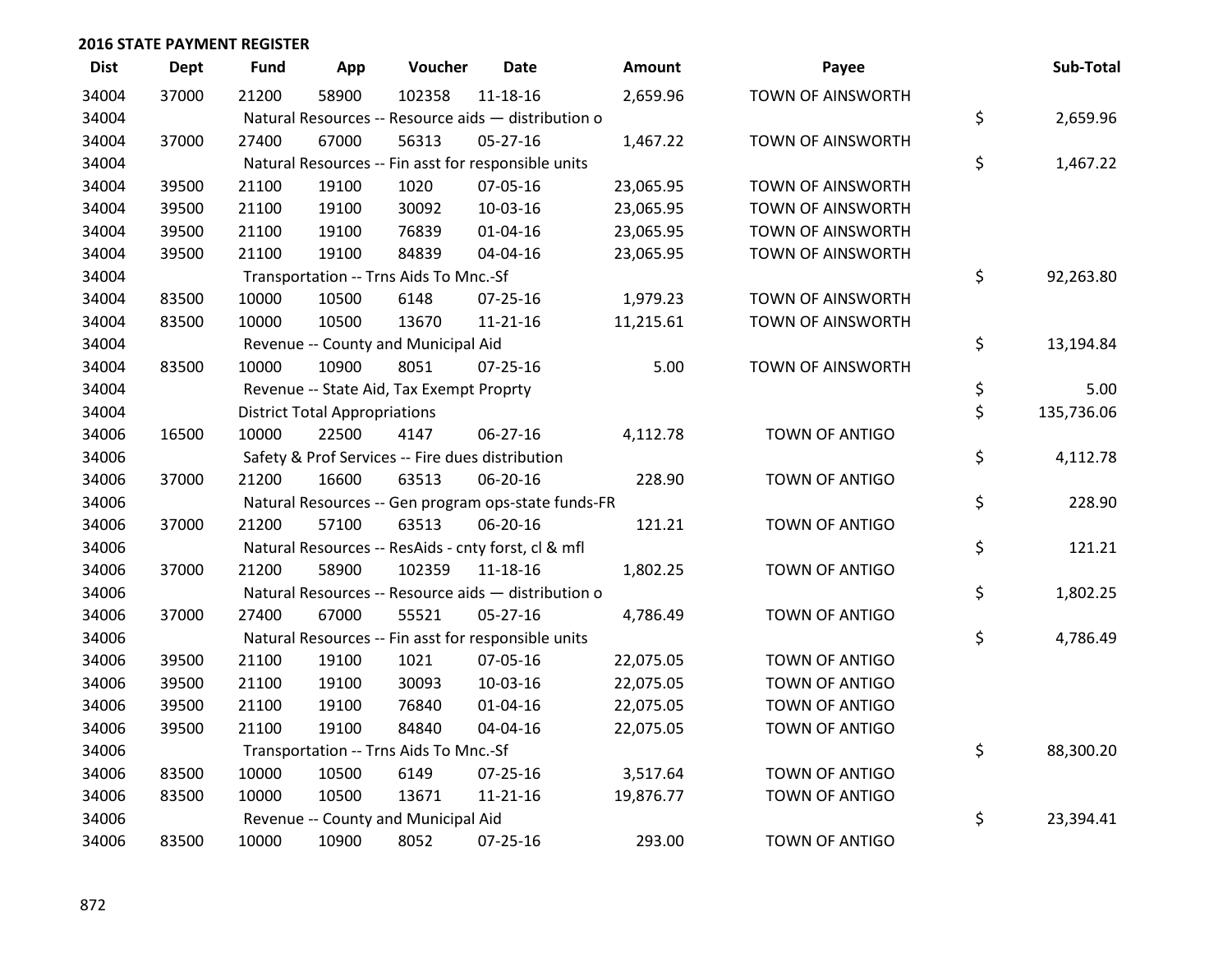| <b>Dist</b> | <b>Dept</b> | Fund  | App                                  | Voucher                                  | Date                                                | <b>Amount</b> | Payee                    | Sub-Total        |
|-------------|-------------|-------|--------------------------------------|------------------------------------------|-----------------------------------------------------|---------------|--------------------------|------------------|
| 34006       |             |       |                                      | Revenue -- State Aid, Tax Exempt Proprty |                                                     |               |                          | \$<br>293.00     |
| 34006       | 83500       | 10000 | 11000                                | 13671                                    | $11 - 21 - 16$                                      | 57.14         | TOWN OF ANTIGO           |                  |
| 34006       |             |       |                                      | Revenue -- Public Utility Distribution   |                                                     |               |                          | \$<br>57.14      |
| 34006       |             |       | <b>District Total Appropriations</b> |                                          |                                                     |               |                          | \$<br>123,096.38 |
| 34008       | 16500       | 10000 | 22500                                | 4148                                     | 06-27-16                                            | 6,339.76      | TOWN OF ELCHO            |                  |
| 34008       |             |       |                                      |                                          | Safety & Prof Services -- Fire dues distribution    |               |                          | \$<br>6,339.76   |
| 34008       | 37000       | 10000 | 50300                                | 46405                                    | $04 - 21 - 16$                                      | 502.08        | TOWN OF ELCHO            |                  |
| 34008       |             |       |                                      |                                          | Natural Resources -- Aids in lieu of taxes - gener  |               |                          | \$<br>502.08     |
| 34008       | 37000       | 21200 | 16600                                | 63514                                    | 06-20-16                                            | 2,545.48      | TOWN OF ELCHO            |                  |
| 34008       |             |       |                                      |                                          | Natural Resources -- Gen program ops-state funds-FR |               |                          | \$<br>2,545.48   |
| 34008       | 37000       | 21200 | 57100                                | 63514                                    | 06-20-16                                            | 5,955.61      | TOWN OF ELCHO            |                  |
| 34008       |             |       |                                      |                                          | Natural Resources -- ResAids - cnty forst, cl & mfl |               |                          | \$<br>5,955.61   |
| 34008       | 37000       | 21200 | 57900                                | 46406                                    | $04 - 21 - 16$                                      | 1.07          | TOWN OF ELCHO            |                  |
| 34008       |             |       |                                      |                                          | Natural Resources -- Aids in lieu of taxes - sum s  |               |                          | \$<br>1.07       |
| 34008       | 37000       | 21200 | 58900                                | 102360                                   | $11 - 18 - 16$                                      | 2,113.25      | TOWN OF ELCHO            |                  |
| 34008       |             |       |                                      |                                          | Natural Resources -- Resource aids - distribution o |               |                          | \$<br>2,113.25   |
| 34008       | 37000       | 27400 | 67000                                | 56379                                    | 05-27-16                                            | 3,672.71      | TOWN OF ELCHO            |                  |
| 34008       |             |       |                                      |                                          | Natural Resources -- Fin asst for responsible units |               |                          | \$<br>3,672.71   |
| 34008       | 39500       | 21100 | 19100                                | 1022                                     | 07-05-16                                            | 43,819.80     | TOWN OF ELCHO            |                  |
| 34008       | 39500       | 21100 | 19100                                | 30094                                    | 10-03-16                                            | 43,819.80     | TOWN OF ELCHO            |                  |
| 34008       | 39500       | 21100 | 19100                                | 76841                                    | $01 - 04 - 16$                                      | 43,819.80     | TOWN OF ELCHO            |                  |
| 34008       | 39500       | 21100 | 19100                                | 84841                                    | 04-04-16                                            | 43,819.80     | TOWN OF ELCHO            |                  |
| 34008       |             |       |                                      | Transportation -- Trns Aids To Mnc.-Sf   |                                                     |               |                          | \$<br>175,279.20 |
| 34008       | 43500       | 10000 | 11900                                | 72468                                    | 09-02-16                                            | 5,083.39      | TOWN OF ELCHO            |                  |
| 34008       |             |       |                                      |                                          | Health Services -- Emergency medical services, ai   |               |                          | \$<br>5,083.39   |
| 34008       | 83500       | 10000 | 10500                                | 6150                                     | $07 - 25 - 16$                                      | 3,374.64      | TOWN OF ELCHO            |                  |
| 34008       | 83500       | 10000 | 10500                                | 13672                                    | $11 - 21 - 16$                                      | 19,122.96     | TOWN OF ELCHO            |                  |
| 34008       |             |       |                                      | Revenue -- County and Municipal Aid      |                                                     |               |                          | \$<br>22,497.60  |
| 34008       | 83500       | 10000 | 10900                                | 8053                                     | $07 - 25 - 16$                                      | 63.00         | TOWN OF ELCHO            |                  |
| 34008       |             |       |                                      | Revenue -- State Aid, Tax Exempt Proprty |                                                     |               |                          | \$<br>63.00      |
| 34008       |             |       | <b>District Total Appropriations</b> |                                          |                                                     |               |                          | \$<br>224,053.15 |
| 34010       | 16500       | 10000 | 22500                                | 4149                                     | 06-27-16                                            | 1,072.31      | <b>TOWN OF EVERGREEN</b> |                  |
| 34010       |             |       |                                      |                                          | Safety & Prof Services -- Fire dues distribution    |               |                          | \$<br>1,072.31   |
| 34010       | 37000       | 10000 | 50300                                | 30665                                    | $02 - 17 - 16$                                      | 3,542.39      | <b>TOWN OF EVERGREEN</b> |                  |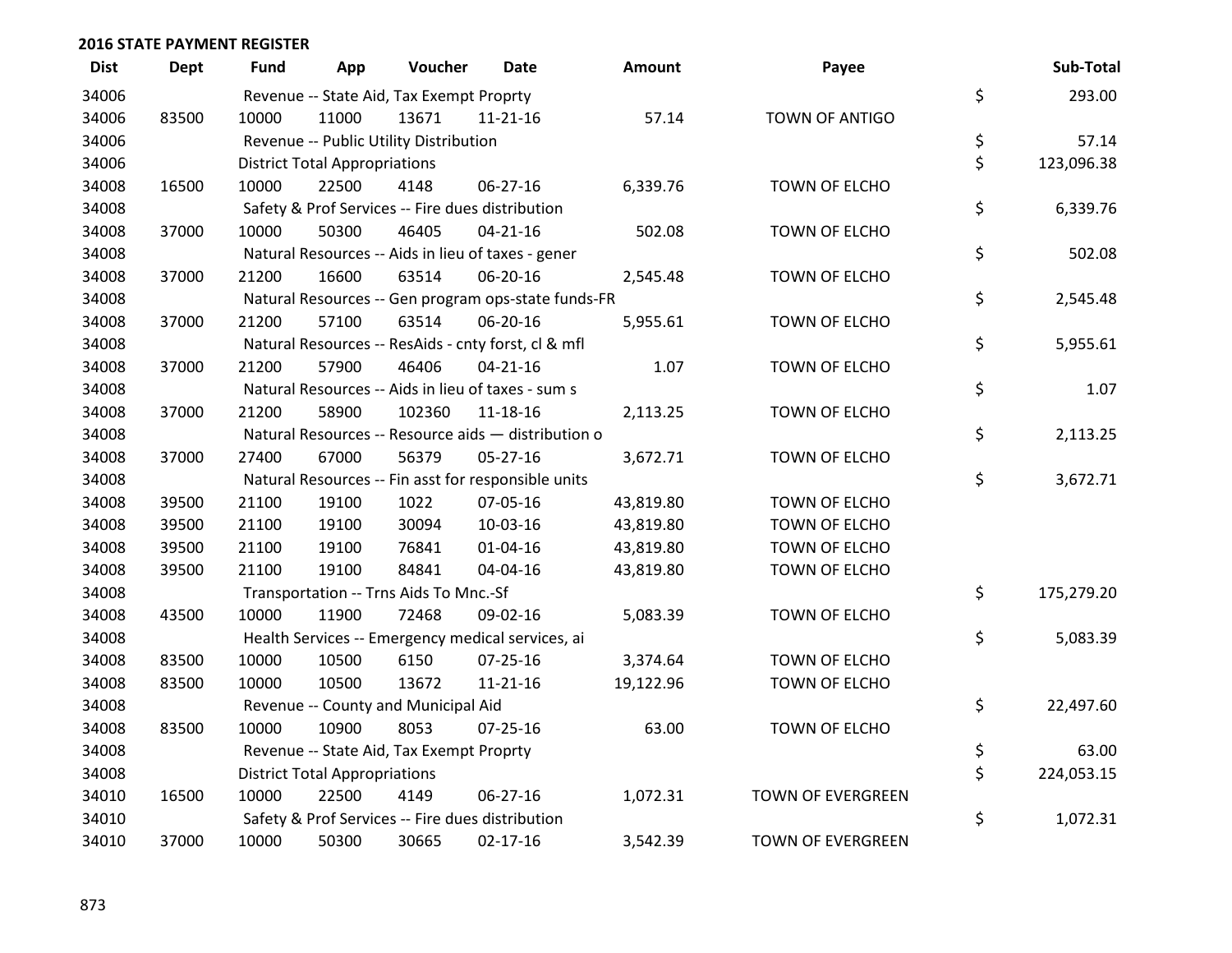| <b>Dist</b> | Dept  | <b>Fund</b> | App                                  | Voucher                                             | <b>Date</b>    | Amount    | Payee                     | Sub-Total        |
|-------------|-------|-------------|--------------------------------------|-----------------------------------------------------|----------------|-----------|---------------------------|------------------|
| 34010       | 37000 | 10000       | 50300                                | 30666                                               | $02 - 17 - 16$ | 108.71    | <b>TOWN OF EVERGREEN</b>  |                  |
| 34010       | 37000 | 10000       | 50300                                | 46076                                               | $04 - 21 - 16$ | 1,149.22  | TOWN OF EVERGREEN         |                  |
| 34010       |       |             |                                      | Natural Resources -- Aids in lieu of taxes - gener  |                |           |                           | \$<br>4,800.32   |
| 34010       | 37000 | 21200       | 16600                                | 63515                                               | 06-20-16       | 1,191.03  | TOWN OF EVERGREEN         |                  |
| 34010       |       |             |                                      | Natural Resources -- Gen program ops-state funds-FR |                |           |                           | \$<br>1,191.03   |
| 34010       | 37000 | 21200       | 57100                                | 63515                                               | 06-20-16       | 2,768.47  | TOWN OF EVERGREEN         |                  |
| 34010       |       |             |                                      | Natural Resources -- ResAids - cnty forst, cl & mfl |                |           |                           | \$<br>2,768.47   |
| 34010       | 37000 | 21200       | 57900                                | 46077                                               | $04 - 21 - 16$ | 290.97    | TOWN OF EVERGREEN         |                  |
| 34010       |       |             |                                      | Natural Resources -- Aids in lieu of taxes - sum s  |                |           |                           | \$<br>290.97     |
| 34010       | 37000 | 21200       | 58900                                | 102361                                              | $11 - 18 - 16$ | 2,198.82  | TOWN OF EVERGREEN         |                  |
| 34010       |       |             |                                      | Natural Resources -- Resource aids - distribution o |                |           |                           | \$<br>2,198.82   |
| 34010       | 37000 | 27400       | 67000                                | 55756                                               | 05-27-16       | 1,560.38  | TOWN OF EVERGREEN         |                  |
| 34010       |       |             |                                      | Natural Resources -- Fin asst for responsible units |                |           |                           | \$<br>1,560.38   |
| 34010       | 39500 | 21100       | 19100                                | 1023                                                | 07-05-16       | 15,713.24 | <b>TOWN OF EVERGREEN</b>  |                  |
| 34010       | 39500 | 21100       | 19100                                | 30095                                               | 10-03-16       | 15,713.25 | <b>TOWN OF EVERGREEN</b>  |                  |
| 34010       | 39500 | 21100       | 19100                                | 76842                                               | $01 - 04 - 16$ | 15,713.24 | TOWN OF EVERGREEN         |                  |
| 34010       | 39500 | 21100       | 19100                                | 84842                                               | 04-04-16       | 15,713.24 | TOWN OF EVERGREEN         |                  |
| 34010       |       |             |                                      | Transportation -- Trns Aids To Mnc.-Sf              |                |           |                           | \$<br>62,852.97  |
| 34010       | 39500 | 21100       | 27800                                | 84769                                               | 06-14-16       | 10,677.74 | <b>TREAS TN EVERGREEN</b> |                  |
| 34010       |       |             |                                      | Transportation -- Loc Rd Imp Prg St Fd              |                |           |                           | \$<br>10,677.74  |
| 34010       | 83500 | 10000       | 10500                                | 6151                                                | 07-25-16       | 4,105.42  | TOWN OF EVERGREEN         |                  |
| 34010       | 83500 | 10000       | 10500                                | 13673                                               | $11 - 21 - 16$ | 23,264.05 | TOWN OF EVERGREEN         |                  |
| 34010       |       |             |                                      | Revenue -- County and Municipal Aid                 |                |           |                           | \$<br>27,369.47  |
| 34010       | 83500 | 10000       | 10900                                | 8054                                                | $07 - 25 - 16$ | 1.00      | TOWN OF EVERGREEN         |                  |
| 34010       |       |             |                                      | Revenue -- State Aid, Tax Exempt Proprty            |                |           |                           | \$<br>1.00       |
| 34010       |       |             | <b>District Total Appropriations</b> |                                                     |                |           |                           | \$<br>114,783.48 |
| 34012       | 16500 | 10000       | 22500                                | 4150                                                | 06-27-16       | 2,060.01  | TOWN OF LANGLADE          |                  |
| 34012       |       |             |                                      | Safety & Prof Services -- Fire dues distribution    |                |           |                           | \$<br>2,060.01   |
| 34012       | 37000 | 10000       | 50300                                | 30458                                               | $02 - 17 - 16$ | 10,953.47 | TOWN OF LANGLADE          |                  |
| 34012       | 37000 | 10000       | 50300                                | 30459                                               | $02 - 17 - 16$ | 2,046.44  | TOWN OF LANGLADE          |                  |
| 34012       | 37000 | 10000       | 50300                                | 45313                                               | $04 - 21 - 16$ | 1,784.26  | TOWN OF LANGLADE          |                  |
| 34012       |       |             |                                      | Natural Resources -- Aids in lieu of taxes - gener  |                |           |                           | \$<br>14,784.17  |
| 34012       | 37000 | 21200       | 16600                                | 63516                                               | 06-20-16       | 2,717.18  | TOWN OF LANGLADE          |                  |
| 34012       |       |             |                                      | Natural Resources -- Gen program ops-state funds-FR |                |           |                           | \$<br>2,717.18   |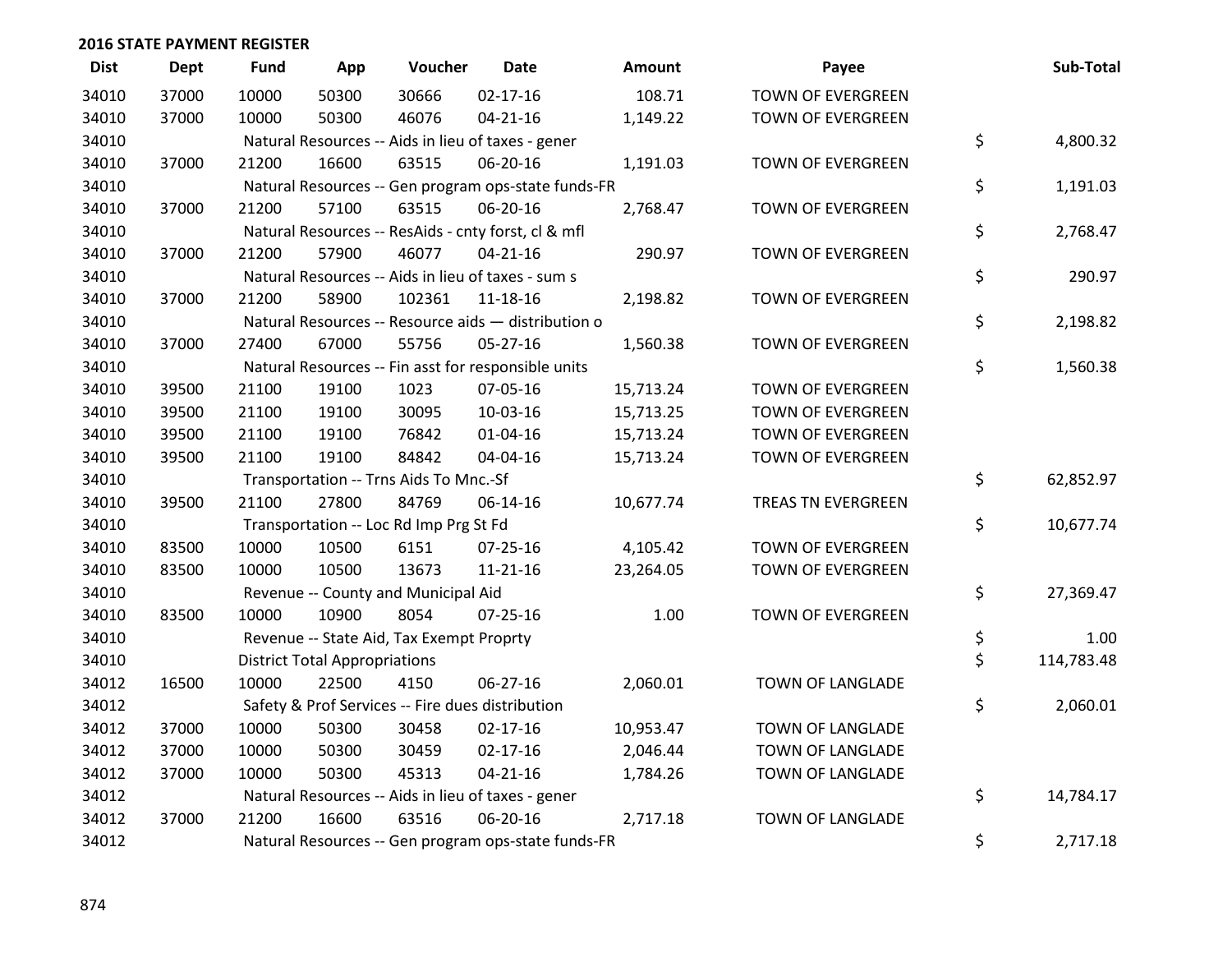| <b>Dist</b> | <b>Dept</b> | <b>Fund</b> | App                                  | Voucher                                             | Date           | <b>Amount</b> | Payee               | Sub-Total        |
|-------------|-------------|-------------|--------------------------------------|-----------------------------------------------------|----------------|---------------|---------------------|------------------|
| 34012       | 37000       | 21200       | 57100                                | 63516                                               | 06-20-16       | 7,161.46      | TOWN OF LANGLADE    |                  |
| 34012       |             |             |                                      | Natural Resources -- ResAids - cnty forst, cl & mfl |                |               |                     | \$<br>7,161.46   |
| 34012       | 37000       | 21200       | 57900                                | 45314                                               | $04 - 21 - 16$ | 80.20         | TOWN OF LANGLADE    |                  |
| 34012       |             |             |                                      | Natural Resources -- Aids in lieu of taxes - sum s  |                |               |                     | \$<br>80.20      |
| 34012       | 37000       | 21200       | 58900                                | 102362                                              | $11 - 18 - 16$ | 14,395.51     | TOWN OF LANGLADE    |                  |
| 34012       |             |             |                                      | Natural Resources -- Resource aids - distribution o |                |               |                     | \$<br>14,395.51  |
| 34012       | 37000       | 27400       | 67000                                | 55840                                               | $05 - 27 - 16$ | 1,550.61      | TOWN OF LANGLADE    |                  |
| 34012       |             |             |                                      | Natural Resources -- Fin asst for responsible units |                |               |                     | \$<br>1,550.61   |
| 34012       | 39500       | 21100       | 19100                                | 1024                                                | 07-05-16       | 12,617.46     | TOWN OF LANGLADE    |                  |
| 34012       | 39500       | 21100       | 19100                                | 30096                                               | 10-03-16       | 12,617.46     | TOWN OF LANGLADE    |                  |
| 34012       | 39500       | 21100       | 19100                                | 76843                                               | $01 - 04 - 16$ | 12,617.46     | TOWN OF LANGLADE    |                  |
| 34012       | 39500       | 21100       | 19100                                | 84843                                               | 04-04-16       | 12,617.46     | TOWN OF LANGLADE    |                  |
| 34012       |             |             |                                      | Transportation -- Trns Aids To Mnc.-Sf              |                |               |                     | \$<br>50,469.84  |
| 34012       | 83500       | 10000       | 10500                                | 6152                                                | 07-25-16       | 1,018.63      | TOWN OF LANGLADE    |                  |
| 34012       | 83500       | 10000       | 10500                                | 13674                                               | $11 - 21 - 16$ | 5,772.21      | TOWN OF LANGLADE    |                  |
| 34012       |             |             |                                      | Revenue -- County and Municipal Aid                 |                |               |                     | \$<br>6,790.84   |
| 34012       | 83500       | 10000       | 10900                                | 8055                                                | $07 - 25 - 16$ | 7.00          | TOWN OF LANGLADE    |                  |
| 34012       |             |             |                                      | Revenue -- State Aid, Tax Exempt Proprty            |                |               |                     | \$<br>7.00       |
| 34012       |             |             | <b>District Total Appropriations</b> |                                                     |                |               |                     | \$<br>100,016.82 |
| 34014       | 16500       | 10000       | 22500                                | 4151                                                | 06-27-16       | 2,602.22      | <b>TOWN OF NEVA</b> |                  |
| 34014       |             |             |                                      | Safety & Prof Services -- Fire dues distribution    |                |               |                     | \$<br>2,602.22   |
| 34014       | 37000       | 10000       | 50300                                | 46157                                               | $04 - 21 - 16$ | 12.50         | <b>TOWN OF NEVA</b> |                  |
| 34014       | 37000       | 10000       | 50300                                | 46158                                               | $04 - 21 - 16$ | 253.38        | TOWN OF NEVA        |                  |
| 34014       |             |             |                                      | Natural Resources -- Aids in lieu of taxes - gener  |                |               |                     | \$<br>265.88     |
| 34014       | 37000       | 21200       | 16600                                | 63517                                               | 06-20-16       | 1,230.83      | <b>TOWN OF NEVA</b> |                  |
| 34014       |             |             |                                      | Natural Resources -- Gen program ops-state funds-FR |                |               |                     | \$<br>1,230.83   |
| 34014       | 37000       | 21200       | 57100                                | 63517                                               | 06-20-16       | 1,105.70      | TOWN OF NEVA        |                  |
| 34014       |             |             |                                      | Natural Resources -- ResAids - cnty forst, cl & mfl |                |               |                     | \$<br>1,105.70   |
| 34014       | 37000       | 21200       | 57900                                | 46156                                               | $04 - 21 - 16$ | 38.54         | <b>TOWN OF NEVA</b> |                  |
| 34014       |             |             |                                      | Natural Resources -- Aids in lieu of taxes - sum s  |                |               |                     | \$<br>38.54      |
| 34014       | 37000       | 21200       | 58900                                | 102363                                              | 11-18-16       | 1,189.81      | <b>TOWN OF NEVA</b> |                  |
| 34014       |             |             |                                      | Natural Resources -- Resource aids - distribution o |                |               |                     | \$<br>1,189.81   |
| 34014       | 37000       | 27400       | 67000                                | 56205                                               | $05 - 27 - 16$ | 3,053.54      | <b>TOWN OF NEVA</b> |                  |
| 34014       |             |             |                                      | Natural Resources -- Fin asst for responsible units |                |               |                     | \$<br>3,053.54   |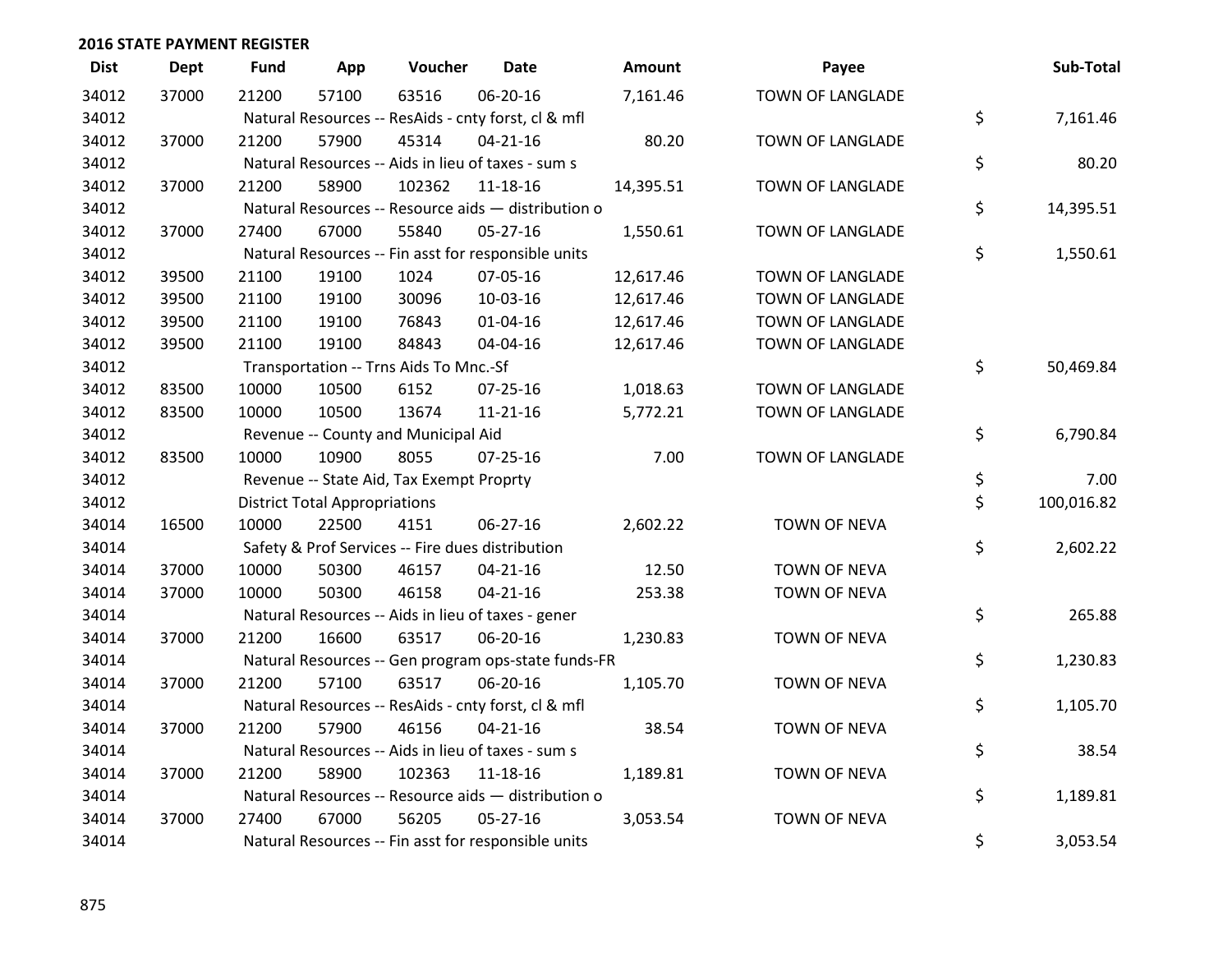| <b>Dist</b> | <b>Dept</b> | <b>Fund</b> | App                                  | Voucher                                  | <b>Date</b>                                         | Amount    | Payee               | Sub-Total        |
|-------------|-------------|-------------|--------------------------------------|------------------------------------------|-----------------------------------------------------|-----------|---------------------|------------------|
| 34014       | 39500       | 21100       | 19100                                | 1025                                     | 07-05-16                                            | 16,790.25 | <b>TOWN OF NEVA</b> |                  |
| 34014       | 39500       | 21100       | 19100                                | 30097                                    | 10-03-16                                            | 16,790.25 | <b>TOWN OF NEVA</b> |                  |
| 34014       | 39500       | 21100       | 19100                                | 76844                                    | $01 - 04 - 16$                                      | 16,790.25 | <b>TOWN OF NEVA</b> |                  |
| 34014       | 39500       | 21100       | 19100                                | 84844                                    | 04-04-16                                            | 16,790.25 | <b>TOWN OF NEVA</b> |                  |
| 34014       |             |             |                                      | Transportation -- Trns Aids To Mnc.-Sf   |                                                     |           |                     | \$<br>67,161.00  |
| 34014       | 83500       | 10000       | 10500                                | 6153                                     | $07 - 25 - 16$                                      | 3,860.85  | <b>TOWN OF NEVA</b> |                  |
| 34014       | 83500       | 10000       | 10500                                | 13675                                    | $11 - 21 - 16$                                      | 21,878.15 | <b>TOWN OF NEVA</b> |                  |
| 34014       |             |             |                                      | Revenue -- County and Municipal Aid      |                                                     |           |                     | \$<br>25,739.00  |
| 34014       | 83500       | 10000       | 10900                                | 8056                                     | $07 - 25 - 16$                                      | 3.00      | <b>TOWN OF NEVA</b> |                  |
| 34014       |             |             |                                      | Revenue -- State Aid, Tax Exempt Proprty |                                                     |           |                     | \$<br>3.00       |
| 34014       |             |             | <b>District Total Appropriations</b> |                                          |                                                     |           |                     | \$<br>102,389.52 |
| 34016       | 16500       | 10000       | 22500                                | 4152                                     | 06-27-16                                            | 2,490.81  | TOWN OF NORWOOD     |                  |
| 34016       |             |             |                                      |                                          | Safety & Prof Services -- Fire dues distribution    |           |                     | \$<br>2,490.81   |
| 34016       | 37000       | 10000       | 50300                                | 28931                                    | $02 - 12 - 16$                                      | 4,638.24  | TOWN OF NORWOOD     |                  |
| 34016       | 37000       | 10000       | 50300                                | 28932                                    | $02 - 12 - 16$                                      | 3,433.78  | TOWN OF NORWOOD     |                  |
| 34016       | 37000       | 10000       | 50300                                | 45753                                    | $04 - 21 - 16$                                      | 69.50     | TOWN OF NORWOOD     |                  |
| 34016       |             |             |                                      |                                          | Natural Resources -- Aids in lieu of taxes - gener  |           |                     | \$<br>8,141.52   |
| 34016       | 37000       | 21200       | 16600                                | 63518                                    | 06-20-16                                            | 1,575.86  | TOWN OF NORWOOD     |                  |
| 34016       |             |             |                                      |                                          | Natural Resources -- Gen program ops-state funds-FR |           |                     | \$<br>1,575.86   |
| 34016       | 37000       | 21200       | 57100                                | 63518                                    | 06-20-16                                            | 770.15    | TOWN OF NORWOOD     |                  |
| 34016       |             |             |                                      |                                          | Natural Resources -- ResAids - cnty forst, cl & mfl |           |                     | \$<br>770.15     |
| 34016       | 37000       | 21200       | 57900                                | 45754                                    | $04 - 21 - 16$                                      | 72.66     | TOWN OF NORWOOD     |                  |
| 34016       |             |             |                                      |                                          | Natural Resources -- Aids in lieu of taxes - sum s  |           |                     | \$<br>72.66      |
| 34016       | 37000       | 27400       | 67000                                | 55506                                    | $05 - 27 - 16$                                      | 1,828.00  | TOWN OF NORWOOD     |                  |
| 34016       |             |             |                                      |                                          | Natural Resources -- Fin asst for responsible units |           |                     | \$<br>1,828.00   |
| 34016       | 37000       | 36300       | <b>TX100</b>                         | 97204                                    | 10-06-16                                            | 47,949.92 | TOWN OF NORWOOD     |                  |
| 34016       |             |             |                                      |                                          | Natural Resources -- DNR-DAM SAFETY PROJECTS        |           |                     | \$<br>47,949.92  |
| 34016       | 39500       | 21100       | 19100                                | 1026                                     | 07-05-16                                            | 23,588.92 | TOWN OF NORWOOD     |                  |
| 34016       | 39500       | 21100       | 19100                                | 30098                                    | 10-03-16                                            | 23,588.94 | TOWN OF NORWOOD     |                  |
| 34016       | 39500       | 21100       | 19100                                | 76845                                    | $01 - 04 - 16$                                      | 23,588.92 | TOWN OF NORWOOD     |                  |
| 34016       | 39500       | 21100       | 19100                                | 84845                                    | 04-04-16                                            | 23,588.92 | TOWN OF NORWOOD     |                  |
| 34016       |             |             |                                      | Transportation -- Trns Aids To Mnc.-Sf   |                                                     |           |                     | \$<br>94,355.70  |
| 34016       | 83500       | 10000       | 10500                                | 6154                                     | 07-25-16                                            | 5,518.05  | TOWN OF NORWOOD     |                  |
| 34016       | 83500       | 10000       | 10500                                | 13676                                    | $11 - 21 - 16$                                      | 31,268.96 | TOWN OF NORWOOD     |                  |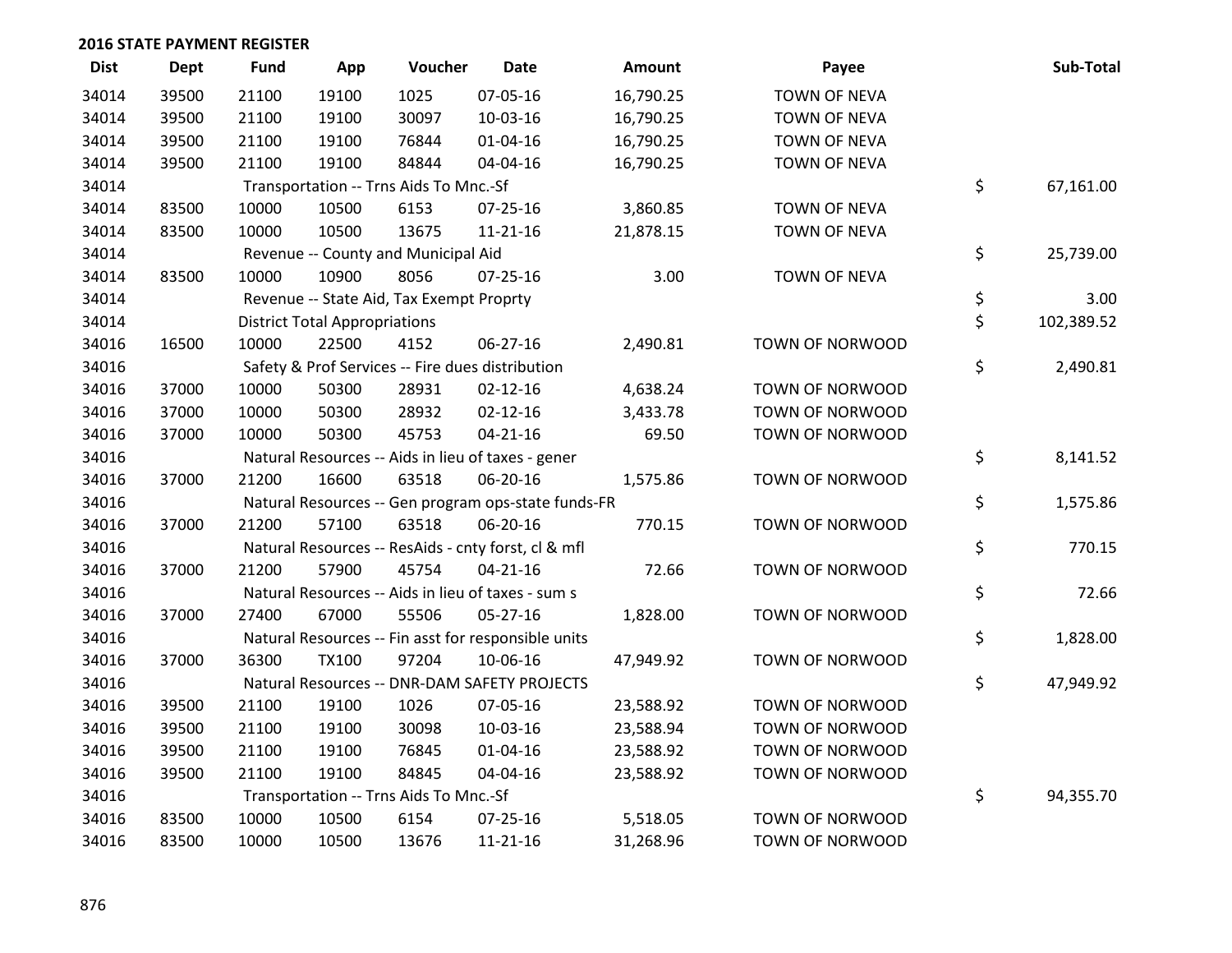| <b>Dist</b> | <b>Dept</b> | Fund  | App                                  | Voucher                                             | Date           | Amount   | Payee                  | Sub-Total        |
|-------------|-------------|-------|--------------------------------------|-----------------------------------------------------|----------------|----------|------------------------|------------------|
| 34016       |             |       |                                      | Revenue -- County and Municipal Aid                 |                |          |                        | \$<br>36,787.01  |
| 34016       | 83500       | 10000 | 10900                                | 8057                                                | $07 - 25 - 16$ | 4.00     | TOWN OF NORWOOD        |                  |
| 34016       |             |       |                                      | Revenue -- State Aid, Tax Exempt Proprty            |                |          |                        | \$<br>4.00       |
| 34016       |             |       | <b>District Total Appropriations</b> |                                                     |                |          |                        | \$<br>193,975.63 |
| 34018       | 16500       | 10000 | 22500                                | 4153                                                | 06-27-16       | 404.13   | <b>TOWN OF PARRISH</b> |                  |
| 34018       |             |       |                                      | Safety & Prof Services -- Fire dues distribution    |                |          |                        | \$<br>404.13     |
| 34018       | 37000       | 10000 | 50300                                | 46092                                               | $04 - 21 - 16$ | 47.13    | <b>TOWN OF PARRISH</b> |                  |
| 34018       |             |       |                                      | Natural Resources -- Aids in lieu of taxes - gener  |                |          |                        | \$<br>47.13      |
| 34018       | 37000       | 21200 | 16600                                | 63519                                               | 06-20-16       | 555.42   | <b>TOWN OF PARRISH</b> |                  |
| 34018       |             |       |                                      | Natural Resources -- Gen program ops-state funds-FR |                |          |                        | \$<br>555.42     |
| 34018       | 37000       | 21200 | 57100                                | 63519                                               | 06-20-16       | 5,779.61 | <b>TOWN OF PARRISH</b> |                  |
| 34018       |             |       |                                      | Natural Resources -- ResAids - cnty forst, cl & mfl |                |          |                        | \$<br>5,779.61   |
| 34018       | 37000       | 21200 | 57900                                | 46093                                               | $04 - 21 - 16$ | 85.56    | <b>TOWN OF PARRISH</b> |                  |
| 34018       |             |       |                                      | Natural Resources -- Aids in lieu of taxes - sum s  |                |          |                        | \$<br>85.56      |
| 34018       | 39500       | 21100 | 19100                                | 1027                                                | 07-05-16       | 5,846.31 | <b>TOWN OF PARRISH</b> |                  |
| 34018       | 39500       | 21100 | 19100                                | 30099                                               | 10-03-16       | 5,846.31 | <b>TOWN OF PARRISH</b> |                  |
| 34018       | 39500       | 21100 | 19100                                | 76846                                               | 01-04-16       | 5,846.31 | <b>TOWN OF PARRISH</b> |                  |
| 34018       | 39500       | 21100 | 19100                                | 84846                                               | 04-04-16       | 5,846.31 | <b>TOWN OF PARRISH</b> |                  |
| 34018       |             |       |                                      | Transportation -- Trns Aids To Mnc.-Sf              |                |          |                        | \$<br>23,385.24  |
| 34018       | 83500       | 10000 | 10500                                | 6155                                                | $07 - 25 - 16$ | 224.20   | <b>TOWN OF PARRISH</b> |                  |
| 34018       | 83500       | 10000 | 10500                                | 13677                                               | $11 - 21 - 16$ | 1,270.47 | <b>TOWN OF PARRISH</b> |                  |
| 34018       |             |       |                                      | Revenue -- County and Municipal Aid                 |                |          |                        | \$<br>1,494.67   |
| 34018       |             |       | <b>District Total Appropriations</b> |                                                     |                |          |                        | \$<br>31,751.76  |
| 34020       | 16500       | 10000 | 22500                                | 4154                                                | 06-27-16       | 855.25   | <b>TOWN OF PECK</b>    |                  |
| 34020       |             |       |                                      | Safety & Prof Services -- Fire dues distribution    |                |          |                        | \$<br>855.25     |
| 34020       | 37000       | 10000 | 50300                                | 45671                                               | $04 - 21 - 16$ | 40.00    | <b>TOWN OF PECK</b>    |                  |
| 34020       |             |       |                                      | Natural Resources -- Aids in lieu of taxes - gener  |                |          |                        | \$<br>40.00      |
| 34020       | 37000       | 21200 | 16600                                | 63520                                               | 06-20-16       | 2,010.19 | <b>TOWN OF PECK</b>    |                  |
| 34020       |             |       |                                      | Natural Resources -- Gen program ops-state funds-FR |                |          |                        | \$<br>2,010.19   |
| 34020       | 37000       | 21200 | 57100                                | 63520                                               | 06-20-16       | 1,102.49 | <b>TOWN OF PECK</b>    |                  |
| 34020       |             |       |                                      | Natural Resources -- ResAids - cnty forst, cl & mfl |                |          |                        | \$<br>1,102.49   |
| 34020       | 37000       | 21200 | 58900                                | 102364                                              | 11-18-16       | 2,465.39 | <b>TOWN OF PECK</b>    |                  |
| 34020       |             |       |                                      | Natural Resources -- Resource aids - distribution o |                |          |                        | \$<br>2,465.39   |
| 34020       | 37000       | 27400 | 67000                                | 55726                                               | 05-27-16       | 909.78   | <b>TOWN OF PECK</b>    |                  |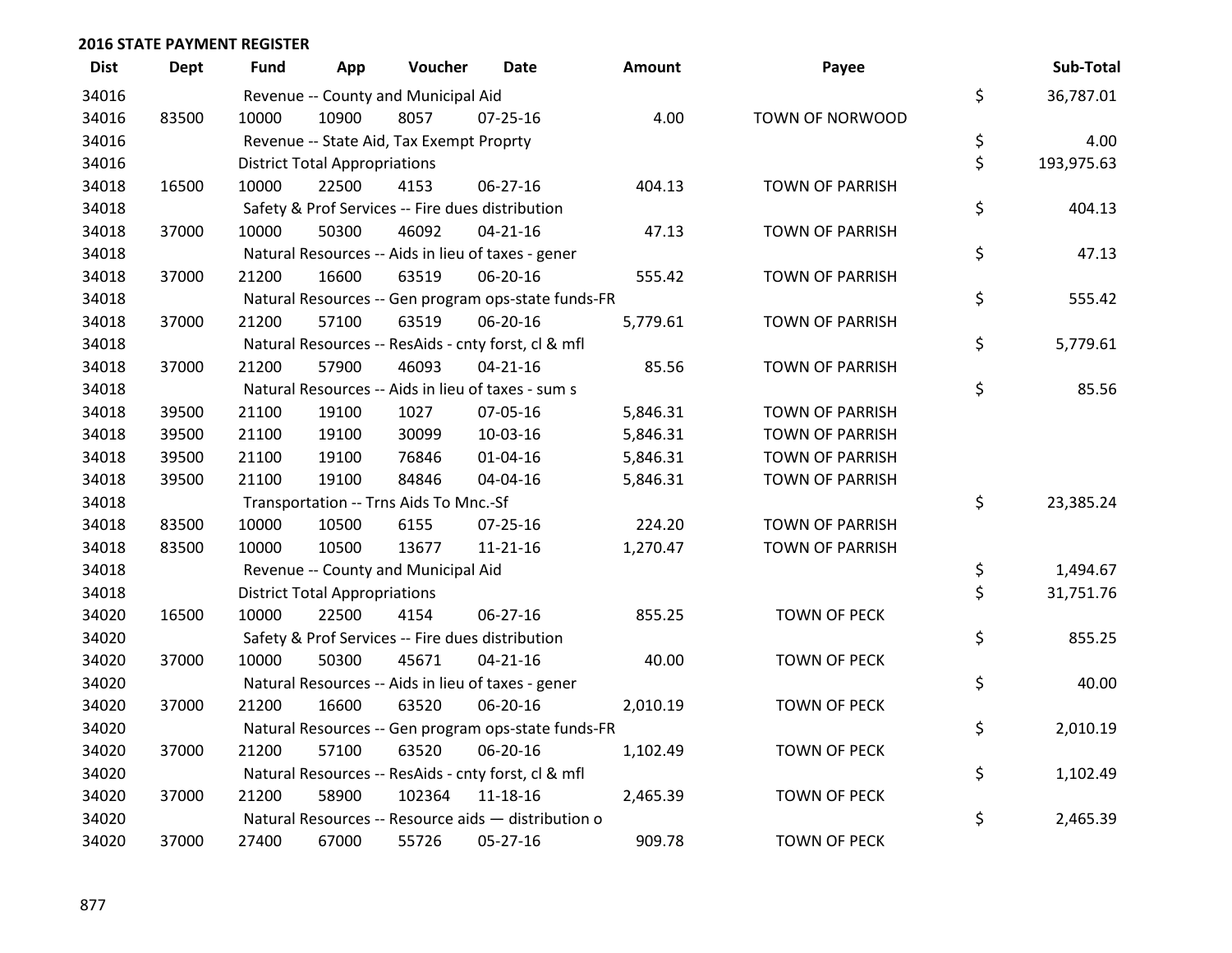| <b>Dist</b> | <b>Dept</b> | Fund  | App                                  | Voucher                                  | <b>Date</b>                                         | <b>Amount</b> | Payee                | Sub-Total        |
|-------------|-------------|-------|--------------------------------------|------------------------------------------|-----------------------------------------------------|---------------|----------------------|------------------|
| 34020       |             |       |                                      |                                          | Natural Resources -- Fin asst for responsible units |               |                      | \$<br>909.78     |
| 34020       | 39500       | 21100 | 19100                                | 1028                                     | 07-05-16                                            | 18,871.14     | <b>TOWN OF PECK</b>  |                  |
| 34020       | 39500       | 21100 | 19100                                | 30100                                    | 10-03-16                                            | 18,871.14     | <b>TOWN OF PECK</b>  |                  |
| 34020       | 39500       | 21100 | 19100                                | 76847                                    | $01 - 04 - 16$                                      | 18,871.14     | <b>TOWN OF PECK</b>  |                  |
| 34020       | 39500       | 21100 | 19100                                | 84847                                    | 04-04-16                                            | 18,871.14     | <b>TOWN OF PECK</b>  |                  |
| 34020       |             |       |                                      | Transportation -- Trns Aids To Mnc.-Sf   |                                                     |               |                      | \$<br>75,484.56  |
| 34020       | 83500       | 10000 | 10500                                | 6156                                     | $07 - 25 - 16$                                      | 4,151.04      | <b>TOWN OF PECK</b>  |                  |
| 34020       | 83500       | 10000 | 10500                                | 13678                                    | $11 - 21 - 16$                                      | 23,522.56     | <b>TOWN OF PECK</b>  |                  |
| 34020       |             |       |                                      | Revenue -- County and Municipal Aid      |                                                     |               |                      | \$<br>27,673.60  |
| 34020       | 83500       | 10000 | 10900                                | 8058                                     | 07-25-16                                            | 1.00          | <b>TOWN OF PECK</b>  |                  |
| 34020       |             |       |                                      | Revenue -- State Aid, Tax Exempt Proprty |                                                     |               |                      | \$<br>1.00       |
| 34020       |             |       | <b>District Total Appropriations</b> |                                          |                                                     |               |                      | \$<br>110,542.26 |
| 34022       | 16500       | 10000 | 22500                                | 4155                                     | $06 - 27 - 16$                                      | 2,734.90      | <b>TOWN OF POLAR</b> |                  |
| 34022       |             |       |                                      |                                          | Safety & Prof Services -- Fire dues distribution    |               |                      | \$<br>2,734.90   |
| 34022       | 37000       | 10000 | 50300                                | 28897                                    | $02 - 12 - 16$                                      | 6,092.51      | <b>TOWN OF POLAR</b> |                  |
| 34022       | 37000       | 10000 | 50300                                | 45662                                    | $04 - 21 - 16$                                      | 225.75        | TOWN OF POLAR        |                  |
| 34022       |             |       |                                      |                                          | Natural Resources -- Aids in lieu of taxes - gener  |               |                      | \$<br>6,318.26   |
| 34022       | 37000       | 21200 | 16600                                | 63521                                    | 06-20-16                                            | 762.87        | <b>TOWN OF POLAR</b> |                  |
| 34022       |             |       |                                      |                                          | Natural Resources -- Gen program ops-state funds-FR |               |                      | \$<br>762.87     |
| 34022       | 37000       | 21200 | 57100                                | 63521                                    | 06-20-16                                            | 930.87        | <b>TOWN OF POLAR</b> |                  |
| 34022       |             |       |                                      |                                          | Natural Resources -- ResAids - cnty forst, cl & mfl |               |                      | \$<br>930.87     |
| 34022       | 37000       | 21200 | 57900                                | 45663                                    | $04 - 21 - 16$                                      | 84.96         | TOWN OF POLAR        |                  |
| 34022       |             |       |                                      |                                          | Natural Resources -- Aids in lieu of taxes - sum s  |               |                      | \$<br>84.96      |
| 34022       | 37000       | 21200 | 58900                                | 102365                                   | 11-18-16                                            | 3,484.24      | TOWN OF POLAR        |                  |
| 34022       |             |       |                                      |                                          | Natural Resources -- Resource aids - distribution o |               |                      | \$<br>3,484.24   |
| 34022       | 37000       | 27400 | 67000                                | 55433                                    | $05-27-16$                                          | 3,160.57      | <b>TOWN OF POLAR</b> |                  |
| 34022       |             |       |                                      |                                          | Natural Resources -- Fin asst for responsible units |               |                      | \$<br>3,160.57   |
| 34022       | 39500       | 21100 | 19100                                | 1029                                     | 07-05-16                                            | 27,387.37     | TOWN OF POLAR        |                  |
| 34022       | 39500       | 21100 | 19100                                | 30101                                    | 10-03-16                                            | 27,387.39     | TOWN OF POLAR        |                  |
| 34022       | 39500       | 21100 | 19100                                | 76848                                    | $01 - 04 - 16$                                      | 27,387.37     | <b>TOWN OF POLAR</b> |                  |
| 34022       | 39500       | 21100 | 19100                                | 84848                                    | 04-04-16                                            | 27,387.37     | <b>TOWN OF POLAR</b> |                  |
| 34022       |             |       |                                      | Transportation -- Trns Aids To Mnc.-Sf   |                                                     |               |                      | \$<br>109,549.50 |
| 34022       | 83500       | 10000 | 10500                                | 6157                                     | 07-25-16                                            | 4,225.39      | <b>TOWN OF POLAR</b> |                  |
| 34022       | 83500       | 10000 | 10500                                | 13679                                    | 11-21-16                                            | 23,061.06     | <b>TOWN OF POLAR</b> |                  |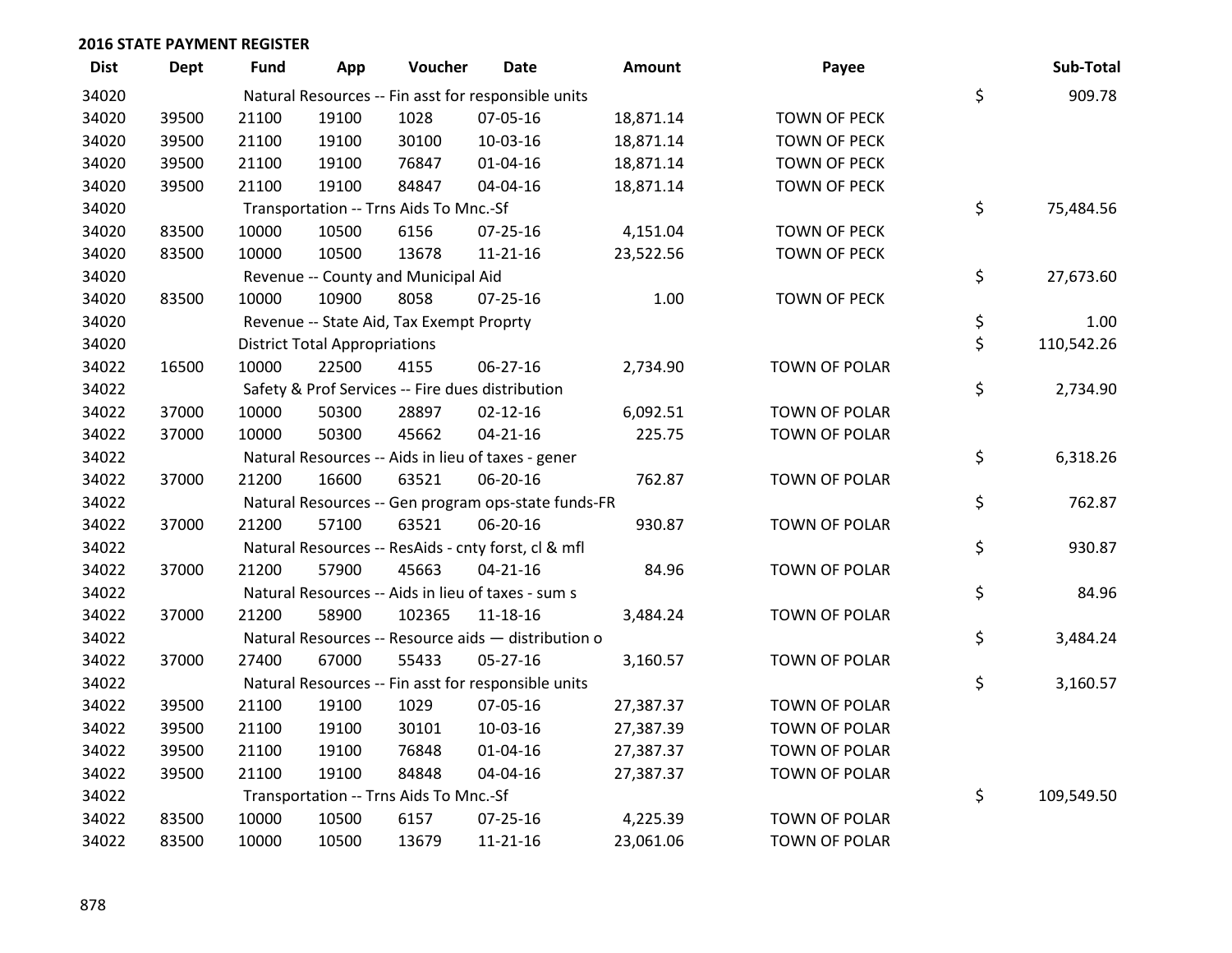| <b>Dist</b> | <b>Dept</b> | Fund  | App                                  | Voucher                                  | Date                                                | <b>Amount</b> | Payee                  | Sub-Total        |
|-------------|-------------|-------|--------------------------------------|------------------------------------------|-----------------------------------------------------|---------------|------------------------|------------------|
| 34022       |             |       |                                      | Revenue -- County and Municipal Aid      |                                                     |               |                        | \$<br>27,286.45  |
| 34022       | 83500       | 10000 | 10900                                | 8059                                     | $07 - 25 - 16$                                      | 5.00          | TOWN OF POLAR          |                  |
| 34022       |             |       |                                      | Revenue -- State Aid, Tax Exempt Proprty |                                                     |               |                        | \$<br>5.00       |
| 34022       | 83500       | 10000 | 11000                                | 13679                                    | $11 - 21 - 16$                                      | 901.12        | <b>TOWN OF POLAR</b>   |                  |
| 34022       |             |       |                                      | Revenue -- Public Utility Distribution   |                                                     |               |                        | \$<br>901.12     |
| 34022       |             |       | <b>District Total Appropriations</b> |                                          |                                                     |               |                        | \$<br>155,218.74 |
| 34024       | 16500       | 10000 | 22500                                | 4156                                     | 06-27-16                                            | 643.41        | <b>TOWN OF PRICE</b>   |                  |
| 34024       |             |       |                                      |                                          | Safety & Prof Services -- Fire dues distribution    |               |                        | \$<br>643.41     |
| 34024       | 37000       | 10000 | 50300                                | 45791                                    | $04 - 21 - 16$                                      | 251.00        | <b>TOWN OF PRICE</b>   |                  |
| 34024       |             |       |                                      |                                          | Natural Resources -- Aids in lieu of taxes - gener  |               |                        | \$<br>251.00     |
| 34024       | 37000       | 21200 | 16600                                | 63522                                    | 06-20-16                                            | 1,206.45      | <b>TOWN OF PRICE</b>   |                  |
| 34024       |             |       |                                      |                                          | Natural Resources -- Gen program ops-state funds-FR |               |                        | \$<br>1,206.45   |
| 34024       | 37000       | 21200 | 57100                                | 63522                                    | 06-20-16                                            | 3,609.65      | <b>TOWN OF PRICE</b>   |                  |
| 34024       |             |       |                                      |                                          | Natural Resources -- ResAids - cnty forst, cl & mfl |               |                        | \$<br>3,609.65   |
| 34024       | 37000       | 21200 | 58900                                | 102366                                   | $11 - 18 - 16$                                      | 2,489.82      | <b>TOWN OF PRICE</b>   |                  |
| 34024       |             |       |                                      |                                          | Natural Resources -- Resource aids - distribution o |               |                        | \$<br>2,489.82   |
| 34024       | 37000       | 27400 | 67000                                | 55814                                    | 05-27-16                                            | 821.88        | <b>TOWN OF PRICE</b>   |                  |
| 34024       |             |       |                                      |                                          | Natural Resources -- Fin asst for responsible units |               |                        | \$<br>821.88     |
| 34024       | 39500       | 21100 | 19100                                | 1030                                     | 07-05-16                                            | 15,368.07     | <b>TOWN OF PRICE</b>   |                  |
| 34024       | 39500       | 21100 | 19100                                | 30102                                    | 10-03-16                                            | 15,368.07     | <b>TOWN OF PRICE</b>   |                  |
| 34024       | 39500       | 21100 | 19100                                | 76849                                    | $01 - 04 - 16$                                      | 15,368.07     | <b>TOWN OF PRICE</b>   |                  |
| 34024       | 39500       | 21100 | 19100                                | 84849                                    | 04-04-16                                            | 15,368.07     | <b>TOWN OF PRICE</b>   |                  |
| 34024       |             |       |                                      | Transportation -- Trns Aids To Mnc.-Sf   |                                                     |               |                        | \$<br>61,472.28  |
| 34024       | 83500       | 10000 | 10500                                | 6158                                     | $07 - 25 - 16$                                      | 2,200.80      | <b>TOWN OF PRICE</b>   |                  |
| 34024       | 83500       | 10000 | 10500                                | 13680                                    | $11 - 21 - 16$                                      | 12,471.19     | <b>TOWN OF PRICE</b>   |                  |
| 34024       |             |       |                                      | Revenue -- County and Municipal Aid      |                                                     |               |                        | \$<br>14,671.99  |
| 34024       | 83500       | 10000 | 10900                                | 8060                                     | $07 - 25 - 16$                                      | 1.00          | <b>TOWN OF PRICE</b>   |                  |
| 34024       |             |       |                                      | Revenue -- State Aid, Tax Exempt Proprty |                                                     |               |                        | \$<br>1.00       |
| 34024       |             |       | <b>District Total Appropriations</b> |                                          |                                                     |               |                        | \$<br>85,167.48  |
| 34026       | 16500       | 10000 | 22500                                | 4157                                     | $06 - 27 - 16$                                      | 4,192.51      | TOWN OF ROLLING        |                  |
| 34026       |             |       |                                      |                                          | Safety & Prof Services -- Fire dues distribution    |               |                        | \$<br>4,192.51   |
| 34026       | 37000       | 10000 | 50300                                | 45854                                    | $04 - 21 - 16$                                      | 32.00         | <b>TOWN OF ROLLING</b> |                  |
| 34026       |             |       |                                      |                                          | Natural Resources -- Aids in lieu of taxes - gener  |               |                        | \$<br>32.00      |
| 34026       | 37000       | 21200 | 16600                                | 63523                                    | 06-20-16                                            | 1,379.78      | <b>TOWN OF ROLLING</b> |                  |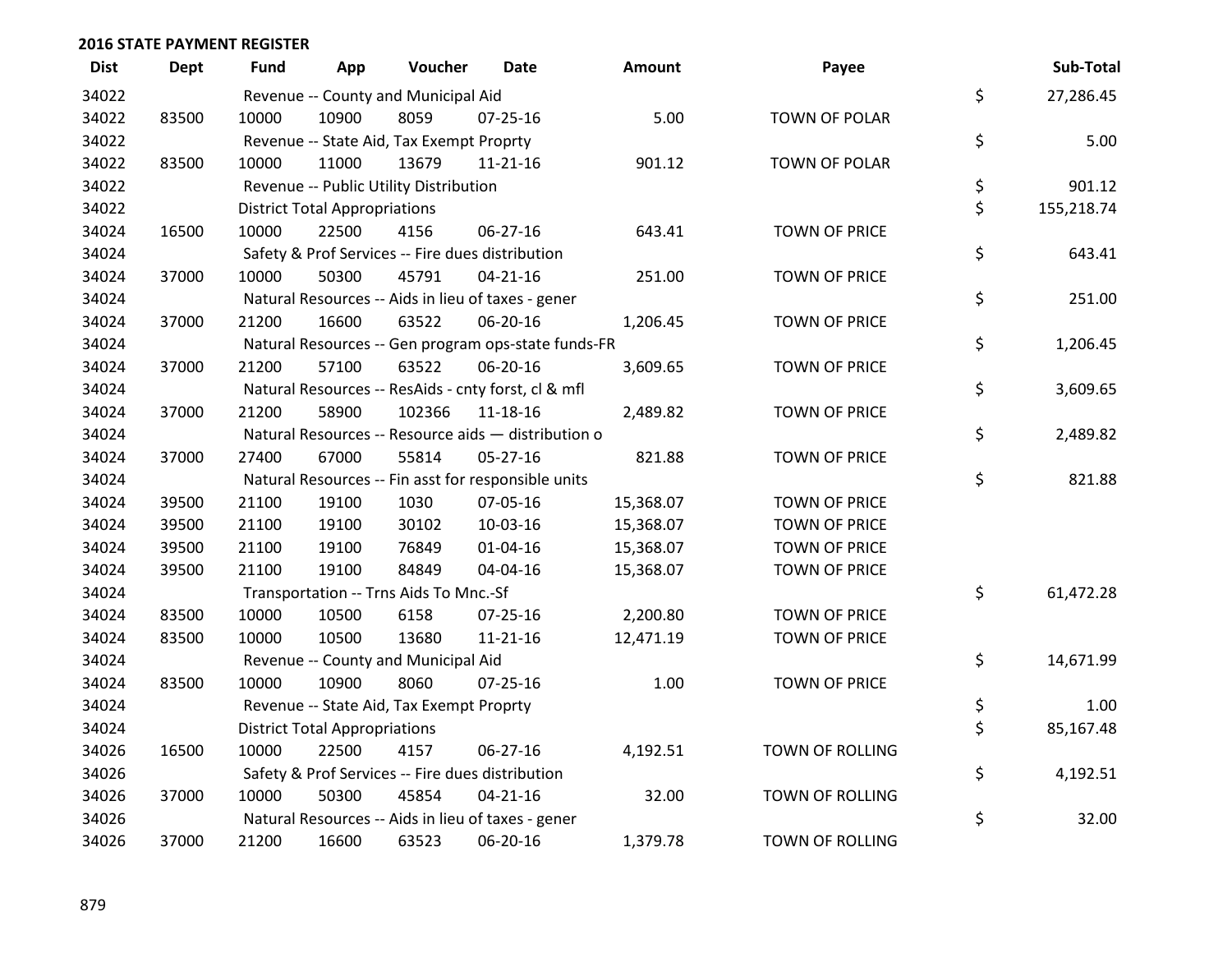| <b>Dist</b> | <b>Dept</b> | Fund  | App                                  | Voucher                                  | Date                                                | <b>Amount</b> | Payee                  | Sub-Total        |
|-------------|-------------|-------|--------------------------------------|------------------------------------------|-----------------------------------------------------|---------------|------------------------|------------------|
| 34026       |             |       |                                      |                                          | Natural Resources -- Gen program ops-state funds-FR |               |                        | \$<br>1,379.78   |
| 34026       | 37000       | 21200 | 57100                                | 63523                                    | 06-20-16                                            | 816.49        | <b>TOWN OF ROLLING</b> |                  |
| 34026       |             |       |                                      |                                          | Natural Resources -- ResAids - cnty forst, cl & mfl |               |                        | \$<br>816.49     |
| 34026       | 37000       | 21200 | 57900                                | 45855                                    | $04 - 21 - 16$                                      | 3.20          | <b>TOWN OF ROLLING</b> |                  |
| 34026       |             |       |                                      |                                          | Natural Resources -- Aids in lieu of taxes - sum s  |               |                        | \$<br>3.20       |
| 34026       | 37000       | 21200 | 58900                                | 102367                                   | 11-18-16                                            | 1,502.00      | TOWN OF ROLLING        |                  |
| 34026       |             |       |                                      |                                          | Natural Resources -- Resource aids - distribution o |               |                        | \$<br>1,502.00   |
| 34026       | 37000       | 27400 | 67000                                | 55601                                    | $05 - 27 - 16$                                      | 817.38        | <b>TOWN OF ROLLING</b> |                  |
| 34026       |             |       |                                      |                                          | Natural Resources -- Fin asst for responsible units |               |                        | \$<br>817.38     |
| 34026       | 39500       | 21100 | 19100                                | 1031                                     | 07-05-16                                            | 27,668.13     | TOWN OF ROLLING        |                  |
| 34026       | 39500       | 21100 | 19100                                | 30103                                    | 10-03-16                                            | 27,668.13     | TOWN OF ROLLING        |                  |
| 34026       | 39500       | 21100 | 19100                                | 76850                                    | $01 - 04 - 16$                                      | 27,668.13     | <b>TOWN OF ROLLING</b> |                  |
| 34026       | 39500       | 21100 | 19100                                | 84850                                    | 04-04-16                                            | 27,668.13     | TOWN OF ROLLING        |                  |
| 34026       |             |       |                                      | Transportation -- Trns Aids To Mnc.-Sf   |                                                     |               |                        | \$<br>110,672.52 |
| 34026       | 83500       | 10000 | 10500                                | 6159                                     | $07 - 25 - 16$                                      | 6,574.17      | TOWN OF ROLLING        |                  |
| 34026       | 83500       | 10000 | 10500                                | 13681                                    | $11 - 21 - 16$                                      | 37,253.64     | <b>TOWN OF ROLLING</b> |                  |
| 34026       |             |       |                                      | Revenue -- County and Municipal Aid      |                                                     |               |                        | \$<br>43,827.81  |
| 34026       | 83500       | 10000 | 10900                                | 8061                                     | 07-25-16                                            | 173.00        | TOWN OF ROLLING        |                  |
| 34026       |             |       |                                      | Revenue -- State Aid, Tax Exempt Proprty |                                                     |               |                        | \$<br>173.00     |
| 34026       | 83500       | 52100 | 36300                                | 3150                                     | 03-29-16                                            | 469.80        | <b>TOWN OF ROLLING</b> |                  |
| 34026       |             |       |                                      | Revenue -- Lottery & Gaming Credit       |                                                     |               |                        | \$<br>469.80     |
| 34026       |             |       | <b>District Total Appropriations</b> |                                          |                                                     |               |                        | \$<br>163,886.49 |
| 34028       | 16500       | 10000 | 22500                                | 4158                                     | 06-27-16                                            | 444.29        | TOWN OF SUMMIT         |                  |
| 34028       |             |       |                                      |                                          | Safety & Prof Services -- Fire dues distribution    |               |                        | \$<br>444.29     |
| 34028       | 37000       | 21200 | 16600                                | 63524                                    | 06-20-16                                            | 2,425.61      | TOWN OF SUMMIT         |                  |
| 34028       |             |       |                                      |                                          | Natural Resources -- Gen program ops-state funds-FR |               |                        | \$<br>2,425.61   |
| 34028       | 37000       | 21200 | 57100                                | 63524                                    | 06-20-16                                            | 3,182.64      | <b>TOWN OF SUMMIT</b>  |                  |
| 34028       |             |       |                                      |                                          | Natural Resources -- ResAids - cnty forst, cl & mfl |               |                        | \$<br>3,182.64   |
| 34028       | 37000       | 21200 | 58400                                | 48121                                    | 05-20-16                                            | 16.01         | <b>TOWN OF SUMMIT</b>  |                  |
| 34028       | 37000       | 21200 | 58400                                | 90555                                    | 09-14-16                                            | 207.57        | TOWN OF SUMMIT         |                  |
| 34028       |             |       |                                      |                                          | Natural Resources -- ResAids - pymt in lieu tax fed |               |                        | \$<br>223.58     |
| 34028       | 37000       | 21200 | 58900                                | 102368                                   | 11-18-16                                            | 1,038.22      | <b>TOWN OF SUMMIT</b>  |                  |
| 34028       |             |       |                                      |                                          | Natural Resources -- Resource aids - distribution o |               |                        | \$<br>1,038.22   |
| 34028       | 37000       | 27400 | 67000                                | 56145                                    | 05-27-16                                            | 546.17        | <b>TOWN OF SUMMIT</b>  |                  |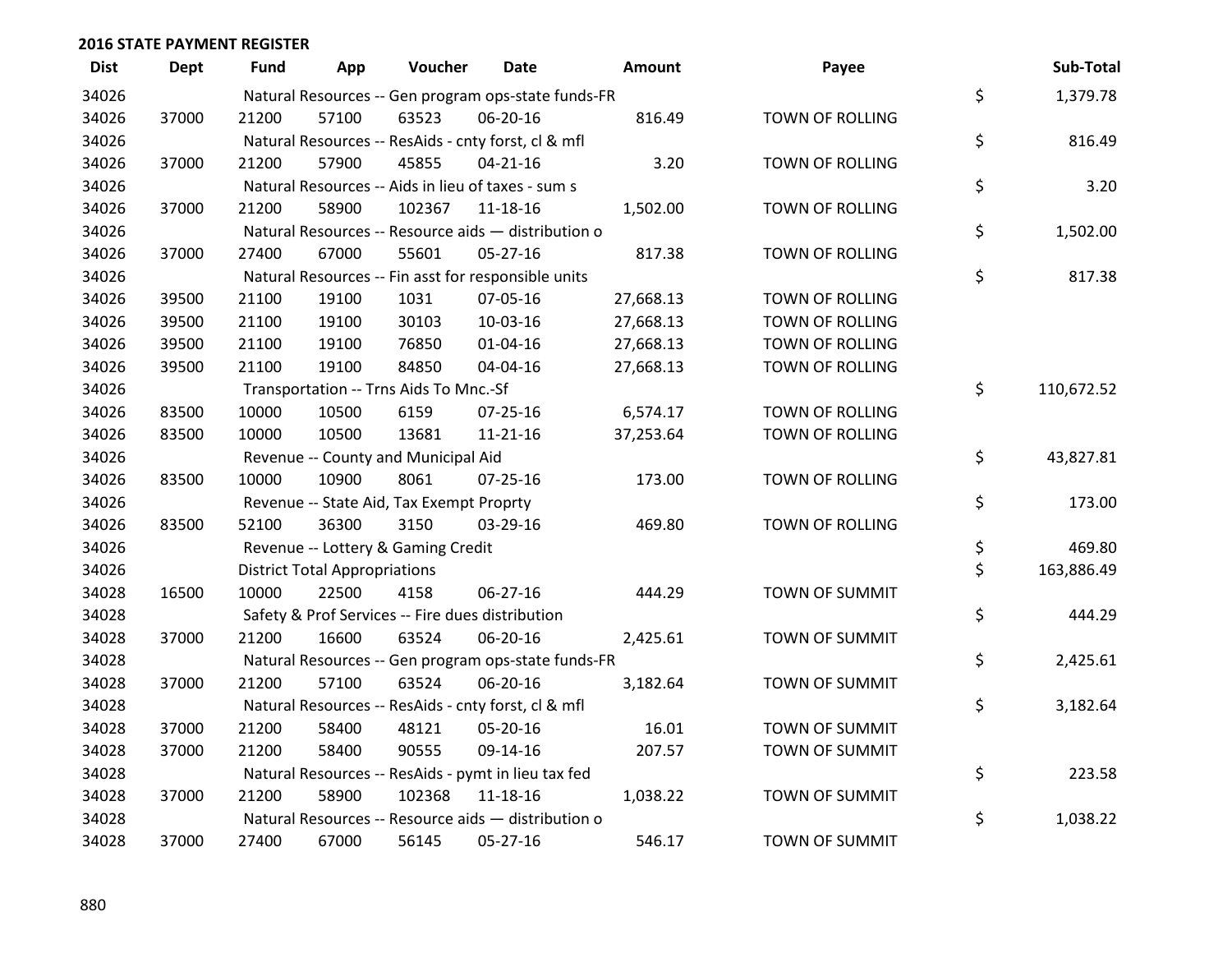| <b>Dist</b> | <b>Dept</b> | Fund  | App                                  | Voucher                                | <b>Date</b>                                         | <b>Amount</b> | Payee                 | Sub-Total        |
|-------------|-------------|-------|--------------------------------------|----------------------------------------|-----------------------------------------------------|---------------|-----------------------|------------------|
| 34028       |             |       |                                      |                                        | Natural Resources -- Fin asst for responsible units |               |                       | \$<br>546.17     |
| 34028       | 39500       | 21100 | 19100                                | 1032                                   | 07-05-16                                            | 8,507.65      | TOWN OF SUMMIT        |                  |
| 34028       | 39500       | 21100 | 19100                                | 30104                                  | 10-03-16                                            | 8,507.65      | TOWN OF SUMMIT        |                  |
| 34028       | 39500       | 21100 | 19100                                | 76851                                  | $01 - 04 - 16$                                      | 8,507.65      | TOWN OF SUMMIT        |                  |
| 34028       | 39500       | 21100 | 19100                                | 84851                                  | 04-04-16                                            | 8,507.65      | TOWN OF SUMMIT        |                  |
| 34028       |             |       |                                      | Transportation -- Trns Aids To Mnc.-Sf |                                                     |               |                       | \$<br>34,030.60  |
| 34028       | 83500       | 10000 | 10500                                | 6160                                   | $07 - 25 - 16$                                      | 1,021.77      | <b>TOWN OF SUMMIT</b> |                  |
| 34028       | 83500       | 10000 | 10500                                | 13682                                  | $11 - 21 - 16$                                      | 5,790.04      | <b>TOWN OF SUMMIT</b> |                  |
| 34028       |             |       |                                      | Revenue -- County and Municipal Aid    |                                                     |               |                       | \$<br>6,811.81   |
| 34028       |             |       | <b>District Total Appropriations</b> |                                        |                                                     |               |                       | \$<br>48,702.92  |
| 34030       | 16500       | 10000 | 22500                                | 4159                                   | 06-27-16                                            | 5,186.19      | <b>TOWN OF UPHAM</b>  |                  |
| 34030       |             |       |                                      |                                        | Safety & Prof Services -- Fire dues distribution    |               |                       | \$<br>5,186.19   |
| 34030       | 37000       | 10000 | 50300                                | 28917                                  | $02 - 12 - 16$                                      | 355.60        | TOWN OF UPHAM         |                  |
| 34030       | 37000       | 10000 | 50300                                | 28918                                  | $02 - 12 - 16$                                      | 34.49         | TOWN OF UPHAM         |                  |
| 34030       | 37000       | 10000 | 50300                                | 45724                                  | $04 - 21 - 16$                                      | 68.50         | TOWN OF UPHAM         |                  |
| 34030       | 37000       | 10000 | 50300                                | 45725                                  | $04 - 21 - 16$                                      | 147.78        | <b>TOWN OF UPHAM</b>  |                  |
| 34030       |             |       |                                      |                                        | Natural Resources -- Aids in lieu of taxes - gener  |               |                       | \$<br>606.37     |
| 34030       | 37000       | 21200 | 16600                                | 63525                                  | 06-20-16                                            | 2,274.75      | TOWN OF UPHAM         |                  |
| 34030       |             |       |                                      |                                        | Natural Resources -- Gen program ops-state funds-FR |               |                       | \$<br>2,274.75   |
| 34030       | 37000       | 21200 | 57100                                | 63525                                  | 06-20-16                                            | 8,133.53      | TOWN OF UPHAM         |                  |
| 34030       |             |       |                                      |                                        | Natural Resources -- ResAids - cnty forst, cl & mfl |               |                       | \$<br>8,133.53   |
| 34030       | 37000       | 21200 | 57900                                | 45726                                  | $04 - 21 - 16$                                      | 33.44         | TOWN OF UPHAM         |                  |
| 34030       |             |       |                                      |                                        | Natural Resources -- Aids in lieu of taxes - sum s  |               |                       | \$<br>33.44      |
| 34030       | 37000       | 21200 | 58900                                | 102369                                 | $11 - 18 - 16$                                      | 2,170.13      | TOWN OF UPHAM         |                  |
| 34030       |             |       |                                      |                                        | Natural Resources -- Resource aids - distribution o |               |                       | \$<br>2,170.13   |
| 34030       | 37000       | 27400 | 67000                                | 56323                                  | 05-27-16                                            | 2,226.75      | <b>TOWN OF UPHAM</b>  |                  |
| 34030       |             |       |                                      |                                        | Natural Resources -- Fin asst for responsible units |               |                       | \$<br>2,226.75   |
| 34030       | 39500       | 21100 | 19100                                | 1033                                   | 07-05-16                                            | 27,024.04     | TOWN OF UPHAM         |                  |
| 34030       | 39500       | 21100 | 19100                                | 30105                                  | 10-03-16                                            | 27,024.06     | TOWN OF UPHAM         |                  |
| 34030       | 39500       | 21100 | 19100                                | 76852                                  | $01 - 04 - 16$                                      | 27,024.04     | TOWN OF UPHAM         |                  |
| 34030       | 39500       | 21100 | 19100                                | 84852                                  | 04-04-16                                            | 27,024.04     | TOWN OF UPHAM         |                  |
| 34030       |             |       |                                      | Transportation -- Trns Aids To Mnc.-Sf |                                                     |               |                       | \$<br>108,096.18 |
| 34030       | 83500       | 10000 | 10500                                | 6161                                   | $07 - 25 - 16$                                      | 1,688.92      | TOWN OF UPHAM         |                  |
| 34030       | 83500       | 10000 | 10500                                | 13683                                  | 11-21-16                                            | 6,806.34      | <b>TOWN OF UPHAM</b>  |                  |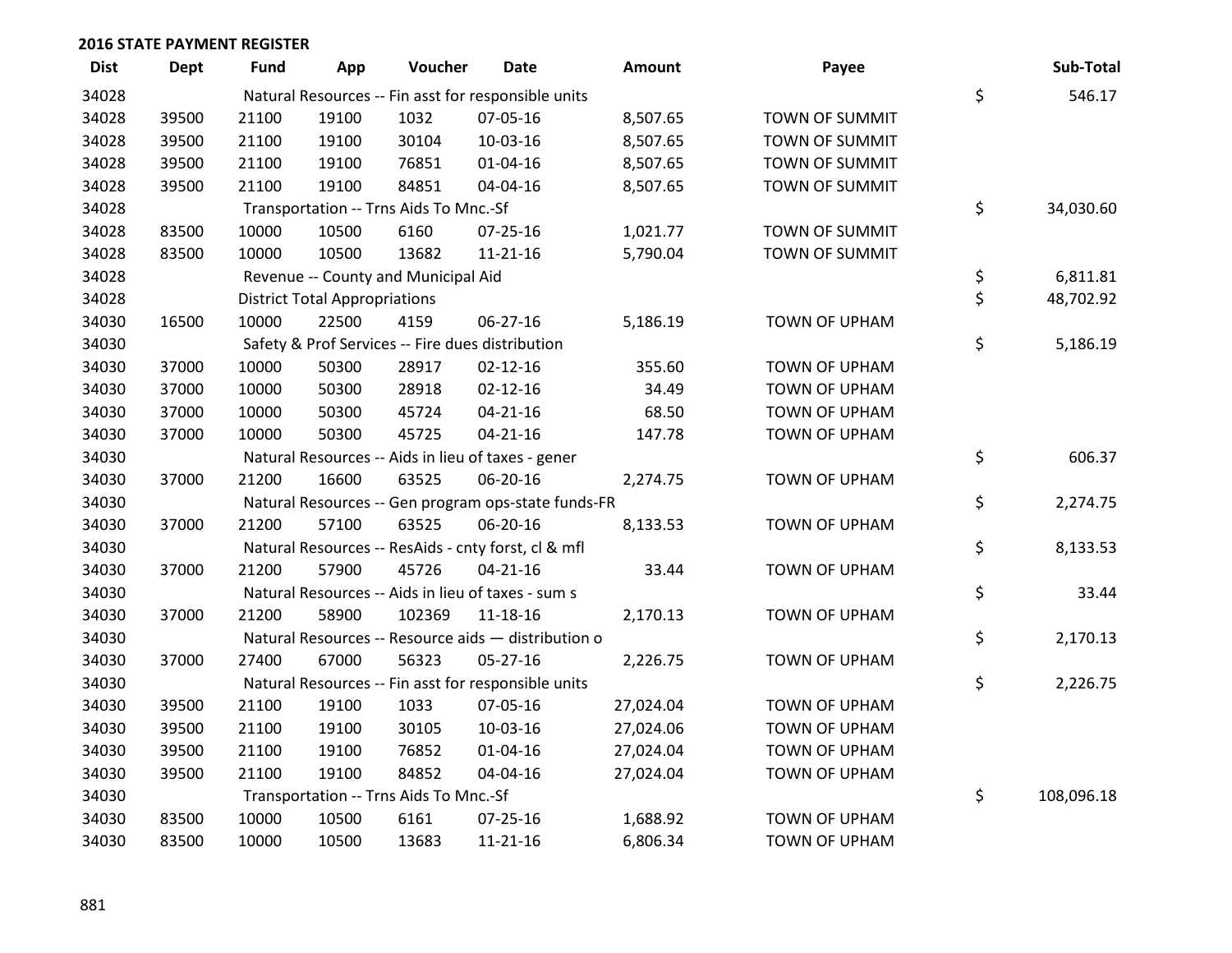| <b>Dist</b> | <b>Dept</b> | <b>Fund</b> | App                                  | Voucher                                  | <b>Date</b>                                         | Amount    | Payee                | Sub-Total        |
|-------------|-------------|-------------|--------------------------------------|------------------------------------------|-----------------------------------------------------|-----------|----------------------|------------------|
| 34030       |             |             |                                      | Revenue -- County and Municipal Aid      |                                                     |           |                      | \$<br>8,495.26   |
| 34030       | 83500       | 10000       | 10900                                | 8062                                     | $07 - 25 - 16$                                      | 7.00      | <b>TOWN OF UPHAM</b> |                  |
| 34030       |             |             |                                      | Revenue -- State Aid, Tax Exempt Proprty |                                                     |           |                      | \$<br>7.00       |
| 34030       | 83500       | 10000       | 11000                                | 13683                                    | $11 - 21 - 16$                                      | 4,099.26  | TOWN OF UPHAM        |                  |
| 34030       |             |             |                                      | Revenue -- Public Utility Distribution   |                                                     |           |                      | \$<br>4,099.26   |
| 34030       |             |             | <b>District Total Appropriations</b> |                                          |                                                     |           |                      | \$<br>141,328.86 |
| 34032       | 16500       | 10000       | 22500                                | 4160                                     | 06-27-16                                            | 653.61    | <b>TOWN OF VILAS</b> |                  |
| 34032       |             |             |                                      |                                          | Safety & Prof Services -- Fire dues distribution    |           |                      | \$<br>653.61     |
| 34032       | 37000       | 21200       | 16600                                | 63526                                    | 06-20-16                                            | 3,147.18  | TOWN OF VILAS        |                  |
| 34032       |             |             |                                      |                                          | Natural Resources -- Gen program ops-state funds-FR |           |                      | \$<br>3,147.18   |
| 34032       | 37000       | 21200       | 57100                                | 63526                                    | 06-20-16                                            | 2,289.02  | TOWN OF VILAS        |                  |
| 34032       |             |             |                                      |                                          | Natural Resources -- ResAids - cnty forst, cl & mfl |           |                      | \$<br>2,289.02   |
| 34032       | 37000       | 21200       | 58900                                | 102370                                   | 11-18-16                                            | 481.40    | <b>TOWN OF VILAS</b> |                  |
| 34032       |             |             |                                      |                                          | Natural Resources -- Resource aids - distribution o |           |                      | \$<br>481.40     |
| 34032       | 37000       | 27400       | 67000                                | 55747                                    | $05 - 27 - 16$                                      | 221.62    | TOWN OF VILAS        |                  |
| 34032       |             |             |                                      |                                          | Natural Resources -- Fin asst for responsible units |           |                      | \$<br>221.62     |
| 34032       | 39500       | 21100       | 19100                                | 1034                                     | 07-05-16                                            | 11,389.29 | <b>TOWN OF VILAS</b> |                  |
| 34032       | 39500       | 21100       | 19100                                | 30106                                    | 10-03-16                                            | 11,389.30 | <b>TOWN OF VILAS</b> |                  |
| 34032       | 39500       | 21100       | 19100                                | 76853                                    | $01 - 04 - 16$                                      | 11,389.29 | TOWN OF VILAS        |                  |
| 34032       | 39500       | 21100       | 19100                                | 84853                                    | 04-04-16                                            | 11,389.29 | TOWN OF VILAS        |                  |
| 34032       |             |             |                                      | Transportation -- Trns Aids To Mnc.-Sf   |                                                     |           |                      | \$<br>45,557.17  |
| 34032       | 83500       | 10000       | 10500                                | 6162                                     | $07 - 25 - 16$                                      | 1,027.24  | <b>TOWN OF VILAS</b> |                  |
| 34032       | 83500       | 10000       | 10500                                | 13684                                    | $11 - 21 - 16$                                      | 5,821.04  | TOWN OF VILAS        |                  |
| 34032       |             |             |                                      | Revenue -- County and Municipal Aid      |                                                     |           |                      | \$<br>6,848.28   |
| 34032       | 83500       | 10000       | 10900                                | 8063                                     | $07 - 25 - 16$                                      | 1.00      | <b>TOWN OF VILAS</b> |                  |
| 34032       |             |             |                                      | Revenue -- State Aid, Tax Exempt Proprty |                                                     |           |                      | \$<br>1.00       |
| 34032       |             |             | <b>District Total Appropriations</b> |                                          |                                                     |           |                      | \$<br>59,199.28  |
| 34034       | 16500       | 10000       | 22500                                | 4161                                     | 06-27-16                                            | 3,885.83  | TOWN OF WOLF RIVER   |                  |
| 34034       |             |             |                                      |                                          | Safety & Prof Services -- Fire dues distribution    |           |                      | \$<br>3,885.83   |
| 34034       | 37000       | 10000       | 50300                                | 30935                                    | $02 - 17 - 16$                                      | 9,764.43  | TOWN OF WOLF RIVER   |                  |
| 34034       | 37000       | 10000       | 50300                                | 30936                                    | $02 - 17 - 16$                                      | 1,590.05  | TOWN OF WOLF RIVER   |                  |
| 34034       | 37000       | 10000       | 50300                                | 47075                                    | $04 - 21 - 16$                                      | 7,964.13  | TOWN OF WOLF RIVER   |                  |
| 34034       |             |             |                                      |                                          | Natural Resources -- Aids in lieu of taxes - gener  |           |                      | \$<br>19,318.61  |
| 34034       | 37000       | 21200       | 16600                                | 63527                                    | 06-20-16                                            | 3,355.14  | TOWN OF WOLF RIVER   |                  |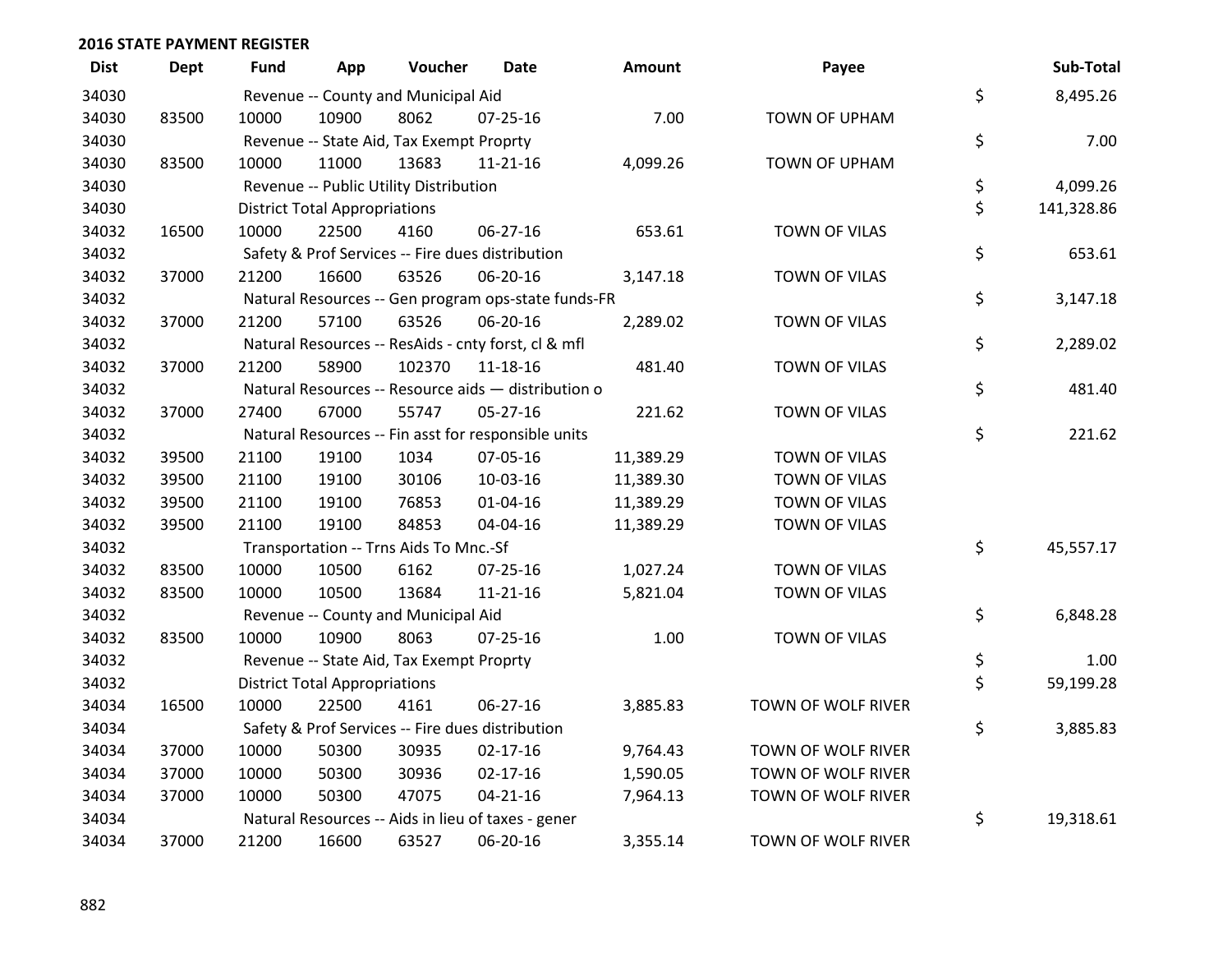| <b>Dist</b> | Dept  | Fund  | App                                  | Voucher                                             | <b>Date</b>    | <b>Amount</b> | Payee                  | Sub-Total        |
|-------------|-------|-------|--------------------------------------|-----------------------------------------------------|----------------|---------------|------------------------|------------------|
| 34034       |       |       |                                      | Natural Resources -- Gen program ops-state funds-FR |                |               |                        | \$<br>3,355.14   |
| 34034       | 37000 | 21200 | 57100                                | 63527                                               | 06-20-16       | 3,682.82      | TOWN OF WOLF RIVER     |                  |
| 34034       |       |       |                                      | Natural Resources -- ResAids - cnty forst, cl & mfl |                |               |                        | \$<br>3,682.82   |
| 34034       | 37000 | 21200 | 57900                                | 47076                                               | $04 - 21 - 16$ | 270.51        | TOWN OF WOLF RIVER     |                  |
| 34034       |       |       |                                      | Natural Resources -- Aids in lieu of taxes - sum s  |                |               |                        | \$<br>270.51     |
| 34034       | 37000 | 21200 | 58400                                | 48128                                               | 04-29-16       | 5,489.99      | TOWN OF WOLF RIVER     |                  |
| 34034       | 37000 | 21200 | 58400                                | 90556                                               | 09-14-16       | 71,168.27     | TOWN OF WOLF RIVER     |                  |
| 34034       |       |       |                                      | Natural Resources -- ResAids - pymt in lieu tax fed |                |               |                        | \$<br>76,658.26  |
| 34034       | 37000 | 21200 | 58900                                | 102371                                              | 11-18-16       | 2,819.23      | TOWN OF WOLF RIVER     |                  |
| 34034       | 37000 | 21200 | 58900                                | 102372                                              | 11-18-16       | 307.24        | TOWN OF WOLF RIVER     |                  |
| 34034       |       |       |                                      | Natural Resources -- Resource aids - distribution o |                |               |                        | \$<br>3,126.47   |
| 34034       | 37000 | 27400 | 67000                                | 56278                                               | $05 - 27 - 16$ | 2,048.70      | TOWN OF WOLF RIVER     |                  |
| 34034       |       |       |                                      | Natural Resources -- Fin asst for responsible units |                |               |                        | \$<br>2,048.70   |
| 34034       | 39500 | 21100 | 19100                                | 1035                                                | 07-05-16       | 41,458.15     | TOWN OF WOLF RIVER     |                  |
| 34034       | 39500 | 21100 | 19100                                | 30107                                               | 10-03-16       | 41,458.17     | TOWN OF WOLF RIVER     |                  |
| 34034       | 39500 | 21100 | 19100                                | 76854                                               | $01 - 04 - 16$ | 41,458.15     | TOWN OF WOLF RIVER     |                  |
| 34034       | 39500 | 21100 | 19100                                | 84854                                               | 04-04-16       | 41,458.15     | TOWN OF WOLF RIVER     |                  |
| 34034       |       |       |                                      | Transportation -- Trns Aids To Mnc.-Sf              |                |               |                        | \$<br>165,832.62 |
| 34034       | 83500 | 10000 | 10500                                | 6163                                                | 07-25-16       | 3,092.50      | TOWN OF WOLF RIVER     |                  |
| 34034       | 83500 | 10000 | 10500                                | 13685                                               | $11 - 21 - 16$ | 17,524.14     | TOWN OF WOLF RIVER     |                  |
| 34034       |       |       |                                      | Revenue -- County and Municipal Aid                 |                |               |                        | \$<br>20,616.64  |
| 34034       | 83500 | 10000 | 10900                                | 8064                                                | $07 - 25 - 16$ | 4.00          | TOWN OF WOLF RIVER     |                  |
| 34034       |       |       |                                      | Revenue -- State Aid, Tax Exempt Proprty            |                |               |                        | \$<br>4.00       |
| 34034       | 83500 | 10000 | 50100                                | 2573                                                | $01-29-16$     | 130.66        | TOWN OF WOLF RIVER     |                  |
| 34034       |       |       |                                      | Revenue -- Payments for municipal svcs              |                |               |                        | \$<br>130.66     |
| 34034       |       |       | <b>District Total Appropriations</b> |                                                     |                |               |                        | \$<br>298,930.26 |
| 34191       | 16500 | 10000 | 22500                                | 4162                                                | 06-27-16       | 716.02        | WHITE LAKE, VILLAGE OF |                  |
| 34191       |       |       |                                      | Safety & Prof Services -- Fire dues distribution    |                |               |                        | \$<br>716.02     |
| 34191       | 37000 | 10000 | 50300                                | 29355                                               | $02 - 12 - 16$ | 231.57        | WHITE LAKE, VILLAGE OF |                  |
| 34191       |       |       |                                      | Natural Resources -- Aids in lieu of taxes - gener  |                |               |                        | \$<br>231.57     |
| 34191       | 37000 | 21200 | 16600                                | 63528                                               | 06-20-16       | 107.70        | WHITE LAKE, VILLAGE OF |                  |
| 34191       |       |       |                                      | Natural Resources -- Gen program ops-state funds-FR |                |               |                        | \$<br>107.70     |
| 34191       | 37000 | 21200 | 57100                                | 63528                                               | 06-20-16       | 93.40         | WHITE LAKE, VILLAGE OF |                  |
| 34191       |       |       |                                      | Natural Resources -- ResAids - cnty forst, cl & mfl |                |               |                        | \$<br>93.40      |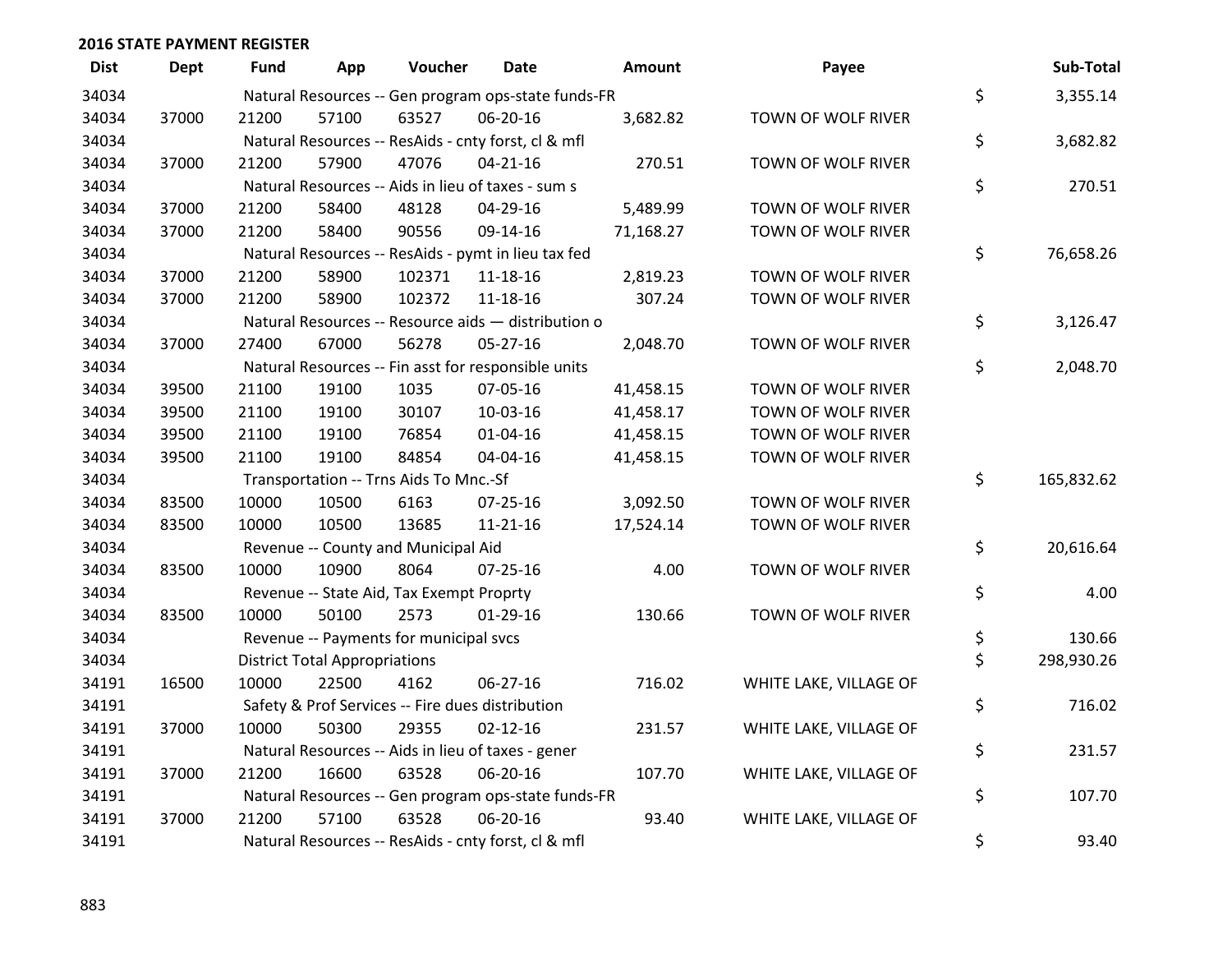| <b>Dist</b> | <b>Dept</b> | <b>Fund</b> | App                                  | Voucher                                             | Date           | Amount     | Payee                        | Sub-Total        |
|-------------|-------------|-------------|--------------------------------------|-----------------------------------------------------|----------------|------------|------------------------------|------------------|
| 34191       | 37000       | 21200       | 58900                                | 102373                                              | $11 - 18 - 16$ | 595.18     | WHITE LAKE, VILLAGE OF       |                  |
| 34191       |             |             |                                      | Natural Resources -- Resource aids - distribution o |                |            |                              | \$<br>595.18     |
| 34191       | 37000       | 27400       | 67000                                | 55734                                               | $05 - 27 - 16$ | 721.97     | WHITE LAKE, VILLAGE OF       |                  |
| 34191       |             |             |                                      | Natural Resources -- Fin asst for responsible units |                |            |                              | \$<br>721.97     |
| 34191       | 39500       | 21100       | 19100                                | 1036                                                | 07-05-16       | 4,205.82   | WHITE LAKE, VILLAGE OF       |                  |
| 34191       | 39500       | 21100       | 19100                                | 30108                                               | 10-03-16       | 4,205.82   | WHITE LAKE, VILLAGE OF       |                  |
| 34191       | 39500       | 21100       | 19100                                | 76855                                               | $01 - 04 - 16$ | 4,205.82   | VILLAGE OF WHITE LAKE        |                  |
| 34191       | 39500       | 21100       | 19100                                | 84855                                               | 04-04-16       | 4,205.82   | <b>VILLAGE OF WHITE LAKE</b> |                  |
| 34191       |             |             |                                      | Transportation -- Trns Aids To Mnc.-Sf              |                |            |                              | \$<br>16,823.28  |
| 34191       | 83500       | 10000       | 10500                                | 6164                                                | $07 - 25 - 16$ | 18,108.06  | WHITE LAKE, VILLAGE OF       |                  |
| 34191       | 83500       | 10000       | 10500                                | 13686                                               | $11 - 21 - 16$ | 91,150.95  | WHITE LAKE, VILLAGE OF       |                  |
| 34191       |             |             |                                      | Revenue -- County and Municipal Aid                 |                |            |                              | \$<br>109,259.01 |
| 34191       | 83500       | 10000       | 10900                                | 8065                                                | $07 - 25 - 16$ | 64.00      | WHITE LAKE, VILLAGE OF       |                  |
| 34191       |             |             |                                      | Revenue -- State Aid, Tax Exempt Proprty            |                |            |                              | \$<br>64.00      |
| 34191       |             |             | <b>District Total Appropriations</b> |                                                     |                |            |                              | \$<br>128,612.13 |
| 34201       | 16500       | 10000       | 22500                                | 4163                                                | 06-27-16       | 16,626.92  | <b>CITY OF ANTIGO</b>        |                  |
| 34201       |             |             |                                      | Safety & Prof Services -- Fire dues distribution    |                |            |                              | \$<br>16,626.92  |
| 34201       | 37000       | 10000       | 50300                                | 29093                                               | $02 - 12 - 16$ | 2.50       | <b>CITY OF ANTIGO</b>        |                  |
| 34201       | 37000       | 10000       | 50300                                | 29094                                               | $02 - 12 - 16$ | 3,179.43   | <b>CITY OF ANTIGO</b>        |                  |
| 34201       |             |             |                                      | Natural Resources -- Aids in lieu of taxes - gener  |                |            |                              | \$<br>3,181.93   |
| 34201       | 37000       | 27400       | 67000                                | 56286                                               | 05-27-16       | 54,084.07  | <b>CITY OF ANTIGO</b>        |                  |
| 34201       |             |             |                                      | Natural Resources -- Fin asst for responsible units |                |            |                              | \$<br>54,084.07  |
| 34201       | 39500       | 21100       | 16200                                | 2078                                                | 07-05-16       | 16,516.60  | <b>CITY OF ANTIGO</b>        |                  |
| 34201       | 39500       | 21100       | 16200                                | 29180                                               | 10-03-16       | 16,516.63  | <b>CITY OF ANTIGO</b>        |                  |
| 34201       |             |             |                                      | Transportation -- Conn Hwy Aids St Fds              |                |            |                              | \$<br>33,033.23  |
| 34201       | 39500       | 21100       | 19100                                | 1037                                                | 07-05-16       | 112,351.25 | <b>CITY OF ANTIGO</b>        |                  |
| 34201       | 39500       | 21100       | 19100                                | 30109                                               | 10-03-16       | 112,351.26 | <b>CITY OF ANTIGO</b>        |                  |
| 34201       |             |             |                                      | Transportation -- Trns Aids To Mnc.-Sf              |                |            |                              | \$<br>224,702.51 |
| 34201       | 39500       | 21100       | 16200                                | 78045                                               | 01-04-16       | 16,516.60  | <b>CITY OF ANTIGO</b>        |                  |
| 34201       | 39500       | 21100       | 16200                                | 82045                                               | 04-04-16       | 16,516.60  | <b>CITY OF ANTIGO</b>        |                  |
| 34201       |             |             |                                      | Transportation -- Conn Hwy Aids St Fds              |                |            |                              | \$<br>33,033.20  |
| 34201       | 39500       | 21100       | 18500                                | 84260                                               | $06-13-16$     | 3,853.30   | TREAS CITY ANTIGO            |                  |
| 34201       |             |             |                                      | Transportation -- Hwy Sfty Loc Aid Ffd              |                |            |                              | \$<br>3,853.30   |
| 34201       | 39500       | 21100       | 19100                                | 76856                                               | 01-04-16       | 112,351.25 | <b>CITY OF ANTIGO</b>        |                  |